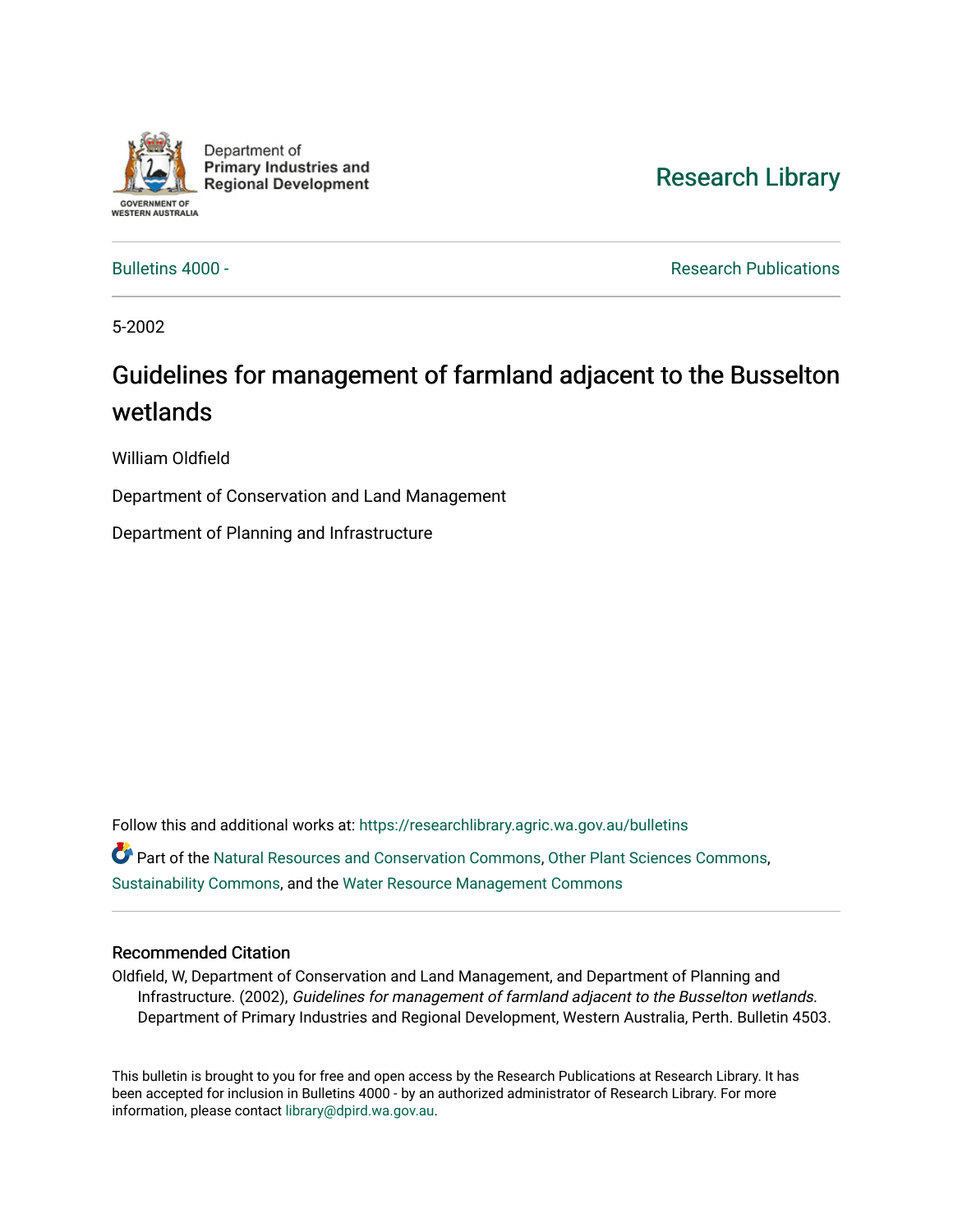

Bulletin No. 4503 ISSN 1326-415X May 2002



# **GUIDELINES FOR MANAGEMENT OF FARMLAND ADJACENT TO THE BUSSELTON WETLANDS**



**In conjunction with:**





## **THIS DOCUMENT HAS BEEN DEVELOPED TO COMPLEMENT THE BUSSELTON WETLANDS CONSERVATION STRATEGY**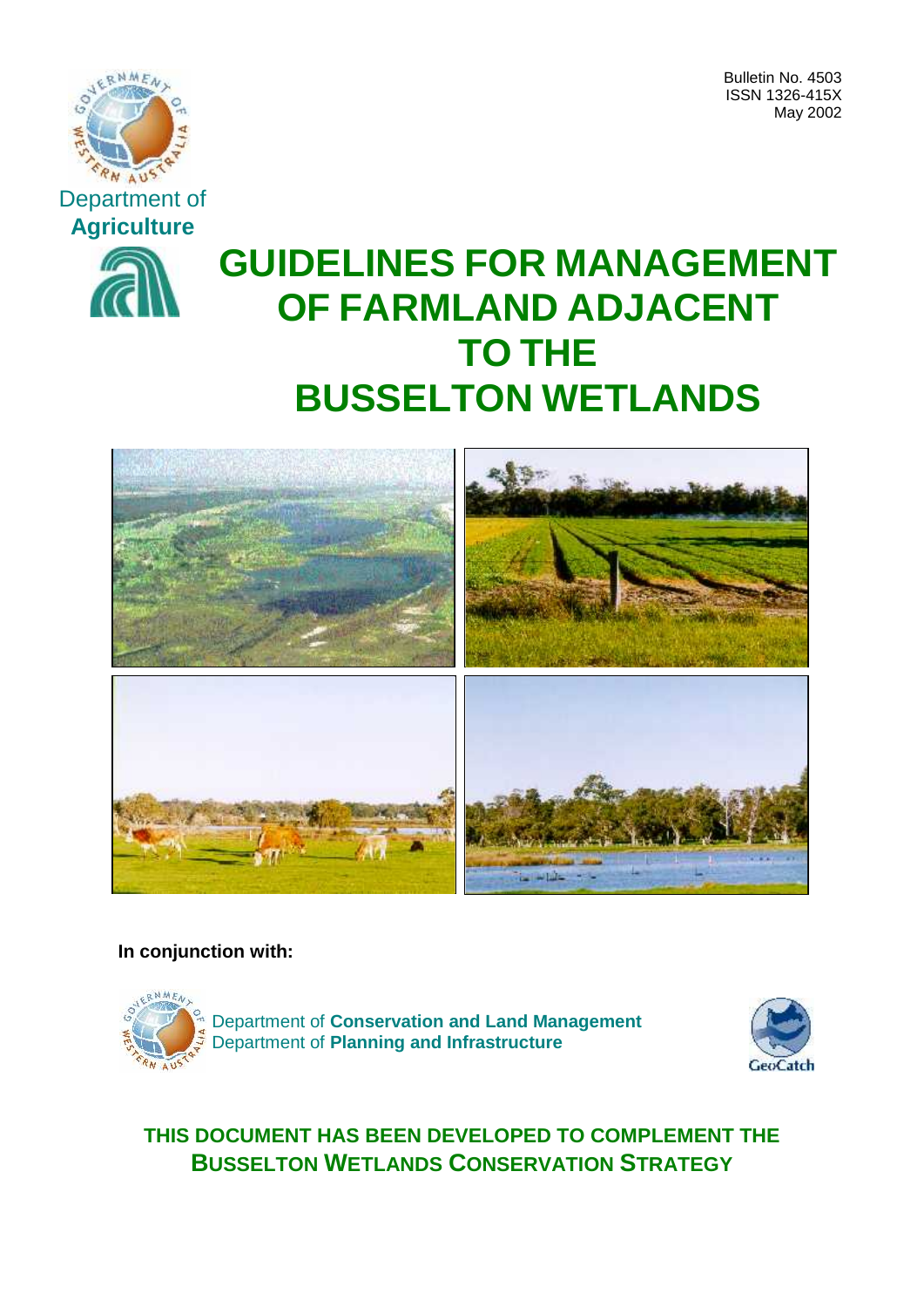## **Cover photos**

| Photo 1 | Photo 2 |
|---------|---------|
| Photo 3 | Photo 4 |

- 1. Wonnerup Estuary from the northern end looking south west. Wonnerup estuary is one in a chain of wetlands parallel with the coast around Busselton.
- 2. A crop of carrots being grown at Ludlow. The Ludlow sands are comparable with Spearwood sands on which much of Perth's market Gardens are based. Suitable soils and available ground water from the Leederville aquifer provides the opportunity for market gardening. Horticulture is a significant and important land use around the wetlands.
- 3. Grazing. Grazing of cattle for beef and dairy production is by far the greatest land use adjacent to the wetlands and within the catchment. Stocking rates have generally increased over time in response to increased costs of production and returns for product. Management of stock around the wetlands and within the catchment to reduce nutrient run-off is an important role of land managers in caring for the wetlands.
- 4. Swans. The most notable and most abundant of migratory birds is the Black Swan. Native of Western Australia, these birds fly in to the estuary during winter, make their nests and raise their young during spring and generally disperse again by mid summer when the water levels are dropping and the wetlands drying out.

The Busselton Wetlands are a chain of wetlands that lie parallel with the coastline of Geographe Bay tucked in behind the fore dunes of the coast on which most of Busselton township is situated. The Busselton Wetlands are the natural compensating basin of the catchment behind extending to the Whicher Range. They receive winter run-off water from rural and urban areas and all that is carried with it. They provide very significant wildlife habitat for migrating birds and many other native fauna and they have significant historical and cultural value.

Being in such close proximity to the expanding town of Busselton, the wetlands are under increasing pressures of urbanisation and changes to more intensive land uses. Changes in land use include urban housing development, rural residential development and in some instances more intensified agricultural activity.

The main issues for the maintenance of quality of the wetlands are nutrient levels and habitat value. If nutrient levels can be reduced and habitat value for native fauna improved, many of the other values of the wetlands will also be addressed. Farmers and land managers have an important role to play in addressing these issues and hence the reason for producing this guide which outlines many of the current best practices related to farming around wetlands.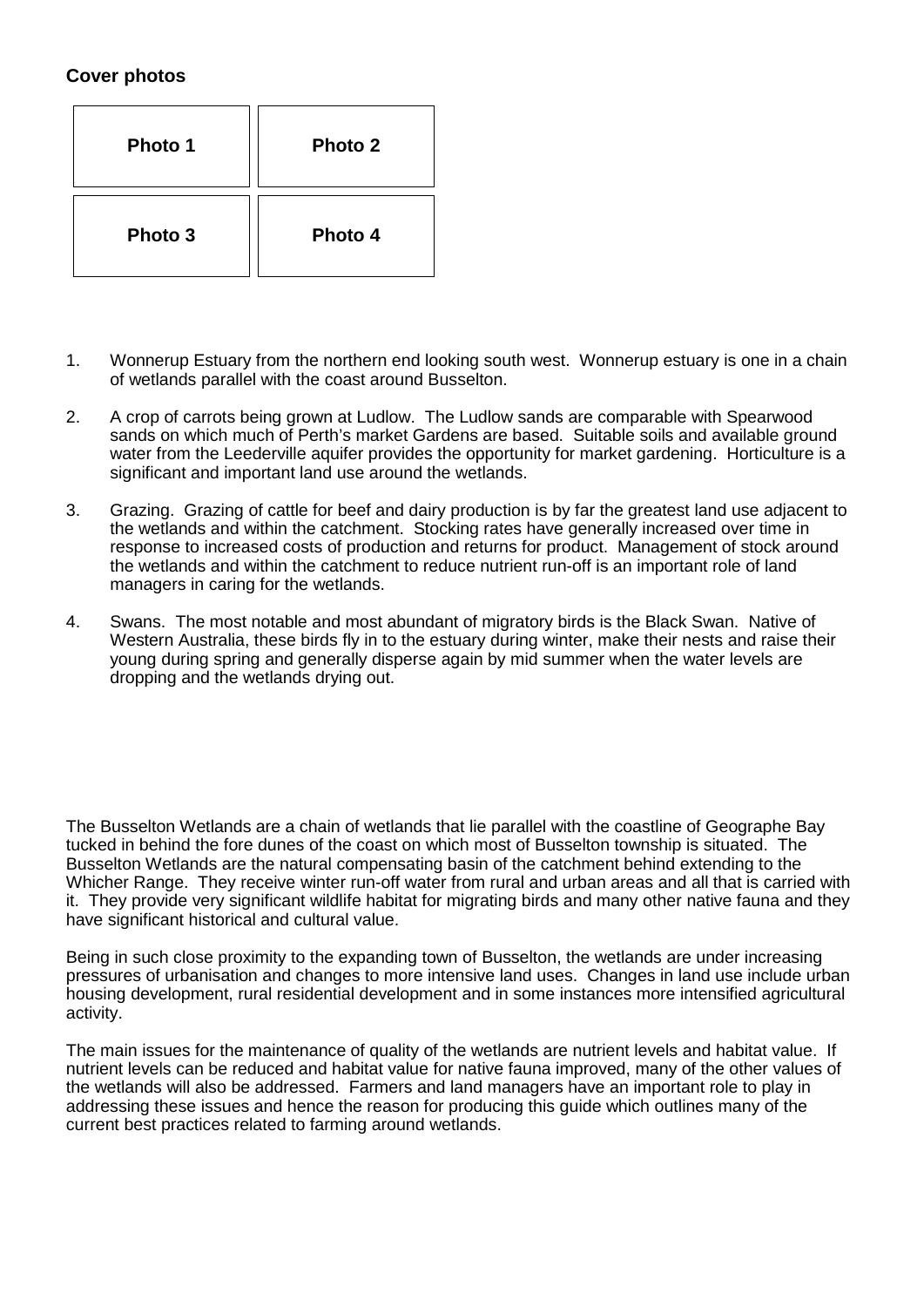

Bulletin No. 4503 ISSN 1326-415X May 2002



# **GUIDELINES FOR MANAGEMENT OF FARMLAND ADJACENT TO THE BUSSELTON WETLANDS**

**PREPARED BY:**

**Will Oldfield Development Officer High Rainfall Land Management Project Department of Agriculture**

**In conjunction with:**



Department of **Conservation and Land Management** Department of **Planning and Infrastructure**



## **THIS DOCUMENT HAS BEEN DEVELOPED TO COMPLEMENT THE BUSSELTON WETLANDS CONSERVATION STRATEGY**

#### **DISCLAIMER**

The Chief Executive Officer of the Department of Agriculture and the State of Western Australia accept no liability whatsoever by reason of negligence or otherwise arising from use or release of this information or any part of it.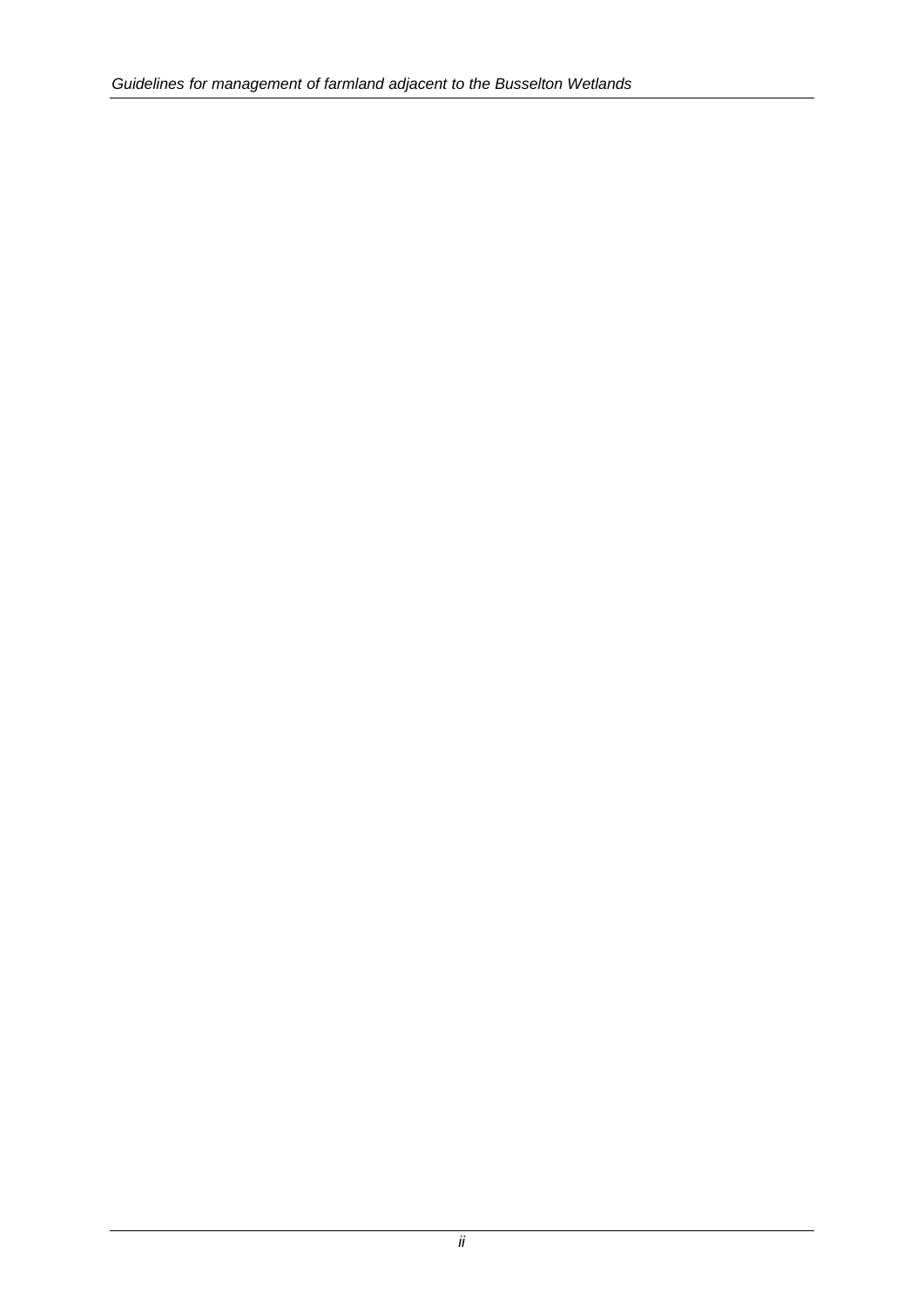## **CONTENTS**

## Page

|                                                                                                                | 1                       |
|----------------------------------------------------------------------------------------------------------------|-------------------------|
|                                                                                                                | 1                       |
|                                                                                                                | 1                       |
|                                                                                                                | 1                       |
|                                                                                                                | $\overline{2}$          |
|                                                                                                                | $\overline{2}$          |
|                                                                                                                | 3                       |
|                                                                                                                | 3                       |
|                                                                                                                | $\overline{4}$          |
|                                                                                                                | $\overline{4}$          |
|                                                                                                                | $\overline{4}$          |
|                                                                                                                | $\overline{4}$          |
|                                                                                                                | $\overline{4}$          |
|                                                                                                                | $\overline{4}$          |
|                                                                                                                | $\overline{\mathbf{4}}$ |
|                                                                                                                | 5                       |
| Fertility of pastures manufactured and participate of pasture and the control of pastures and the control of t | 5                       |
|                                                                                                                | 5                       |
|                                                                                                                | 5                       |
|                                                                                                                | 5                       |
|                                                                                                                | 5                       |
|                                                                                                                | 6                       |
|                                                                                                                | 6                       |
|                                                                                                                | 6                       |
| Other nutrients …………………………………………………………………………………                                                                | $\,6$                   |
|                                                                                                                | $\overline{7}$          |
|                                                                                                                | 7                       |
|                                                                                                                | $\overline{7}$          |
|                                                                                                                | $\overline{7}$          |
|                                                                                                                | $\overline{7}$          |
|                                                                                                                | $\overline{7}$          |
|                                                                                                                | $\overline{7}$          |
|                                                                                                                | 8                       |
|                                                                                                                | $\boldsymbol{9}$        |
|                                                                                                                | $\boldsymbol{9}$        |
|                                                                                                                | 9                       |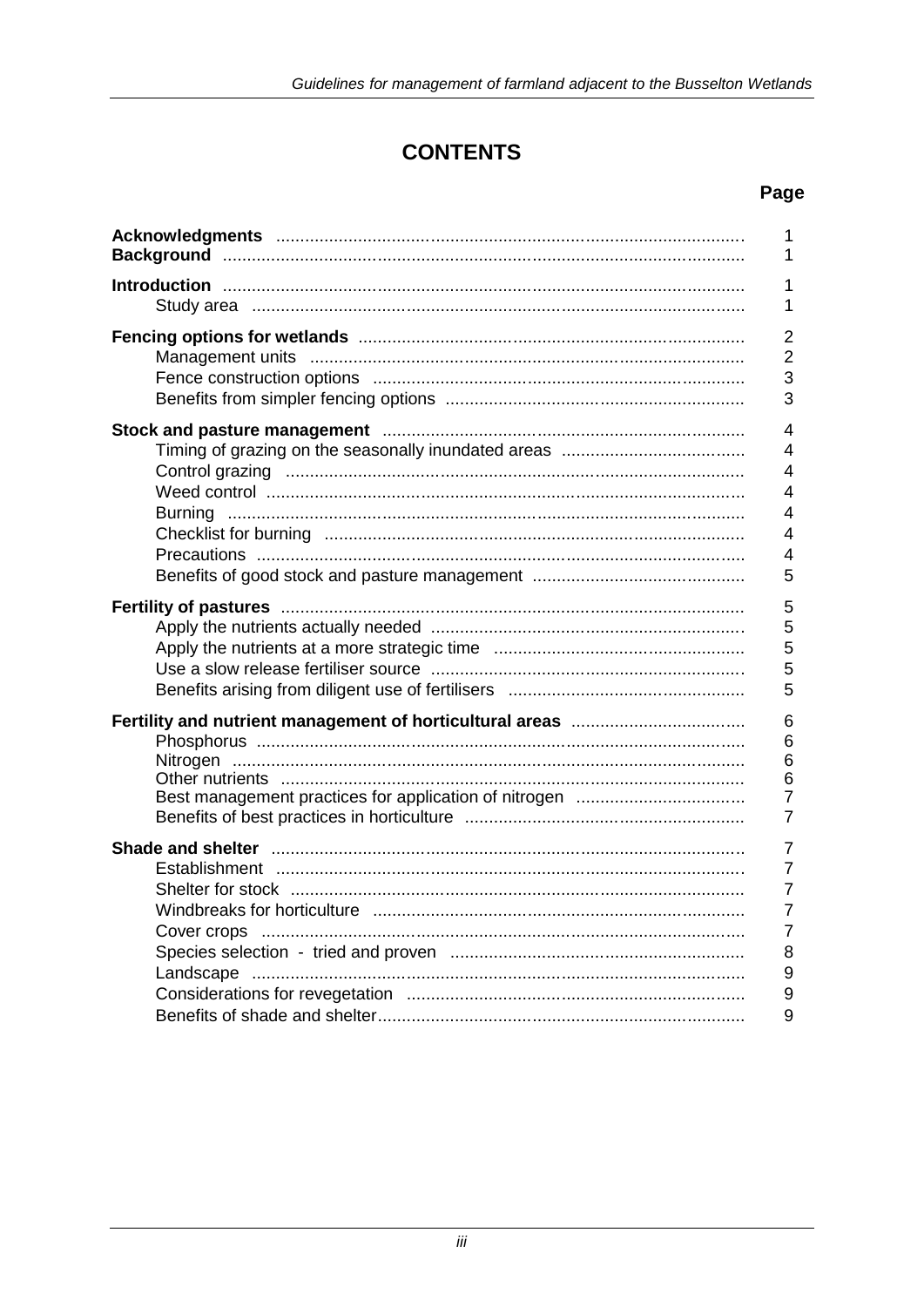## **CONTENTS (Continued)**

## Page

|    |                                                                                                                | $9\,$<br>9<br>9 |
|----|----------------------------------------------------------------------------------------------------------------|-----------------|
|    |                                                                                                                | 10              |
|    |                                                                                                                | 10              |
|    |                                                                                                                | 10              |
|    |                                                                                                                | 11              |
|    |                                                                                                                | 11              |
|    |                                                                                                                | 11              |
|    |                                                                                                                | 11              |
|    |                                                                                                                | 12<br>12        |
|    |                                                                                                                | 12              |
|    |                                                                                                                | 12              |
|    |                                                                                                                | 12              |
|    |                                                                                                                | 12              |
|    |                                                                                                                | 13              |
|    |                                                                                                                | 13              |
|    |                                                                                                                | 13              |
|    |                                                                                                                | 13              |
|    |                                                                                                                | 13              |
|    |                                                                                                                | 13              |
|    |                                                                                                                | 14              |
|    |                                                                                                                | 14              |
|    | Funding and resources manufactured and resources and resources manufactured and resources manufactured and res | 14              |
|    |                                                                                                                | 15              |
| 1. |                                                                                                                | 15              |
| 2. |                                                                                                                | 16              |
| 3. |                                                                                                                | 20              |
| 4. |                                                                                                                | 21              |
| 5. | Agricultural and environmental rating of weeds identified in the                                               | 22              |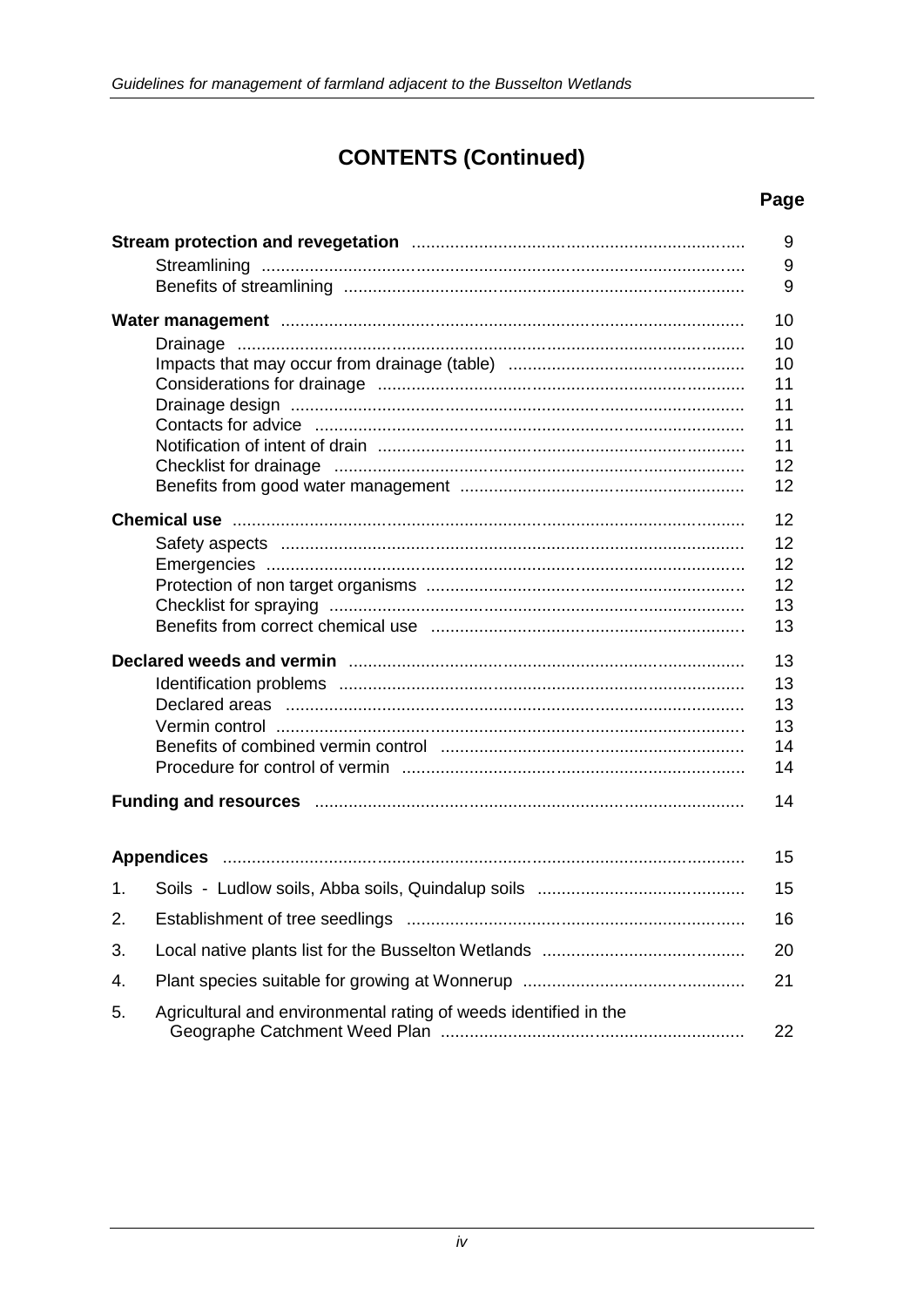#### **ACKNOWLEDGMENTS**

The preparation of this document involved consultation with inputs and comment from many people. Special thanks to members of the landowner reference group, Bill Scott, Mary McGreggor and Keith Forrest, members of the Busselton Wetlands Conservation Technical Working Group, Chris Bishop (DEWCP), Richard Pickett (DEWCP), Phil Williams and Brad Rayner Department of Agriculture, Bernie Masters and the Busselton Wetlands Conservation Strategy Steering Committee.

#### **BACKGROUND**

In the process of developing the Busselton Wetlands Conservation Strategy, the Technical Working Group saw the need for a more landowner oriented publication which illustrated the current best management practices. Many of the concepts in this document have been discussed with landowners adjacent to the wetlands and they and the Technical Working Group have reviewed draft versions of this document.

The Busselton Wetlands Conservation Strategy is being prepared in consultation with landowners in the Wetlands and the wider community with the intent of gaining broad support for the strategy. The strategy will highlight the significance of the Ramsar wetlands as a site of International importance. It will also recognise the past and present contribution by adjoining rural landowners in maintaining the conservation values of the wetland system and the need for future cooperative involvement by those

Preliminary discussions between the Steering Group of the Busselton Wetland Conservation Strategy and landowners adjacent to the Busselton Wetlands, identified that they are concerned about the health of the wetlands and are open to discussing, adopting and adapting agricultural best management practices on their land.

#### **INTRODUCTION**

This document aims to summarise and provide guidelines to currently understood best management practices on these lands in relation to agricultural land use and land management.

The approach used in this document is to use farming operations as headings under which there is discussion on the currently accepted best practices and descriptions of benefits for landowners and the wetlands. For further information and advice, references have been made to various contacts and other publications. This document will also assist many people without farming experience because the support of local residents, conservation groups, councilors and others is a necessary part of managing the wetlands/farming system.

#### **Study area**

Busselton Wetlands Conservation Strategy study area covers the coastal plain wetlands from Wonnerup and Vasse Estuaries westward to the Buayanyup Drain.

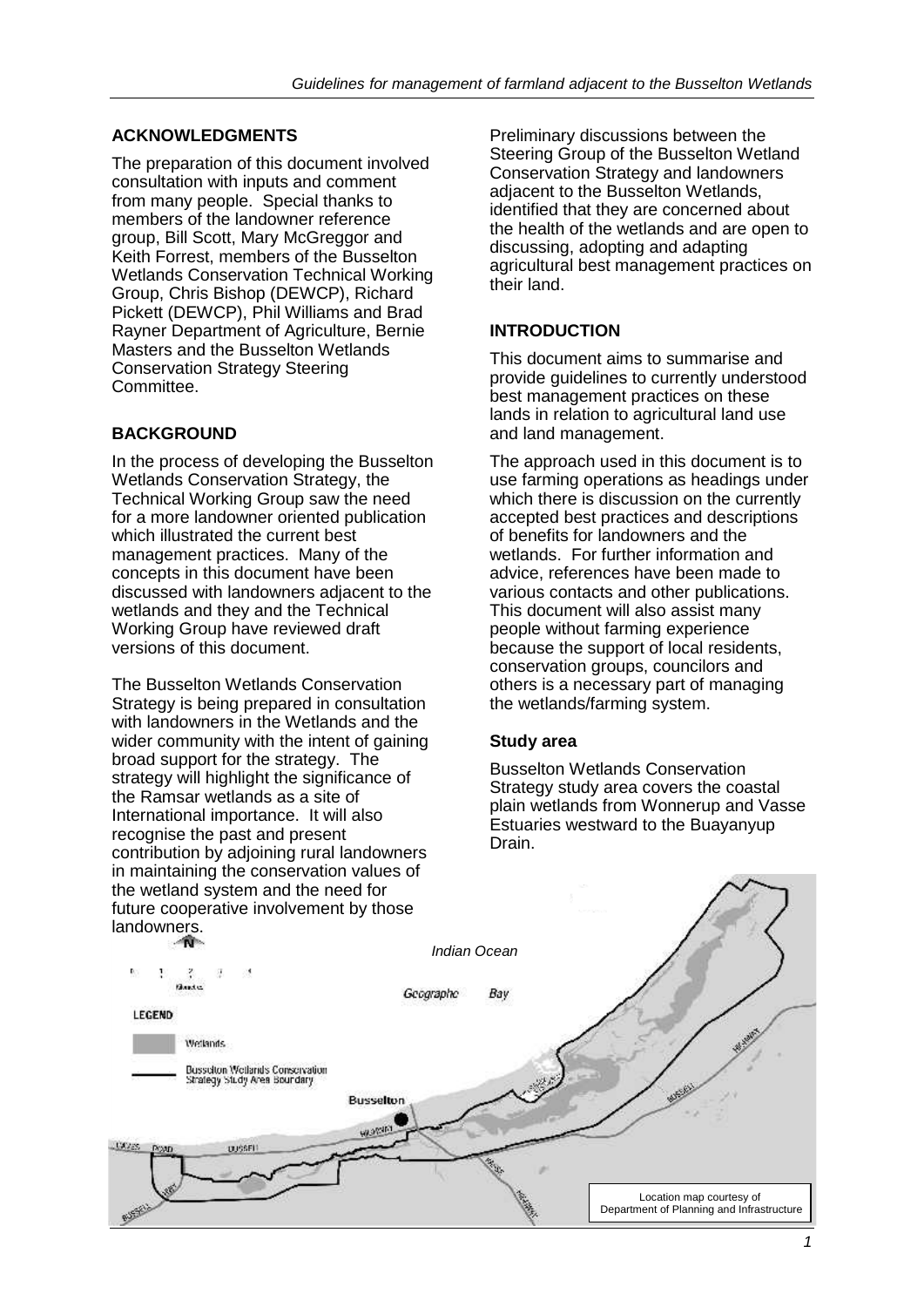### **FENCING OPTIONS FOR WETLANDS**

#### **Management units**

**Placement** of fences is very important for the management of land and stock on farms. Inappropriate placement can lead to mismanagement of land, loss of productivity and land degradation. For example, stock access to permanently wet areas can lead to reduced water quality.

Appendix 1 summarises the main soil units found around the Busselton Wetlands system. Each soil has different characteristics and capabilities and as a result require different management. Since it is desirable for one management technique to be applied to a paddock, it is easier if the land is fenced to similar land management units.

Adjacent to wetlands there will be land that is:

1. **Permanently inundated.** These areas are generally unsuited to stock grazing and stock in these areas can have a big impact on water quality and wetland health. The type of plants that grow in this area are generally of little value as stock fodder. Stock access to inundated areas disturbs the soil, destroys the vegetation and allows animal wastes to go directly to the wetland system.

Where property boundaries are sometimes in the middle of permanently wet areas, fencing on the boundary is impractical. In some cases, the waterline is used as a paddock boundary. This works for some stock, whilst others will wade through and wander onto other properties, getting into inaccessible areas or getting completely bogged in the black ooze.

- 2. **Seasonally inundated and waterlogged.** These areas are highly productive during the dry season and are suited to stock grazing when the conditions are dry. If stock are put in the paddock when the land is too wet, it will quickly become pugged and very rough for working. For these reasons, stock are removed from these areas during these times. A fence placed at the interface between the permanently wet area and this area will enable the landowner to manage grazing in this area during summer to achieve a high level of production with minimal impacts to the wetland.
- 3. **Dryland**. These areas are well drained and generally are not waterlogged or inundated at any time of the year. Their most productive time of year is during the wet season when the other areas described above are under water or not suitable for grazing.



\_\_\_\_\_\_\_\_\_\_\_\_\_\_\_\_\_\_\_\_\_\_\_\_\_\_\_\_\_\_\_\_\_\_\_\_\_\_\_\_\_\_\_\_\_\_\_\_\_\_\_\_\_\_\_\_\_\_\_\_\_\_\_\_\_\_\_\_\_\_\_\_\_\_\_

**A simplified cross-section of the wetlands to illustrate the areas described above.**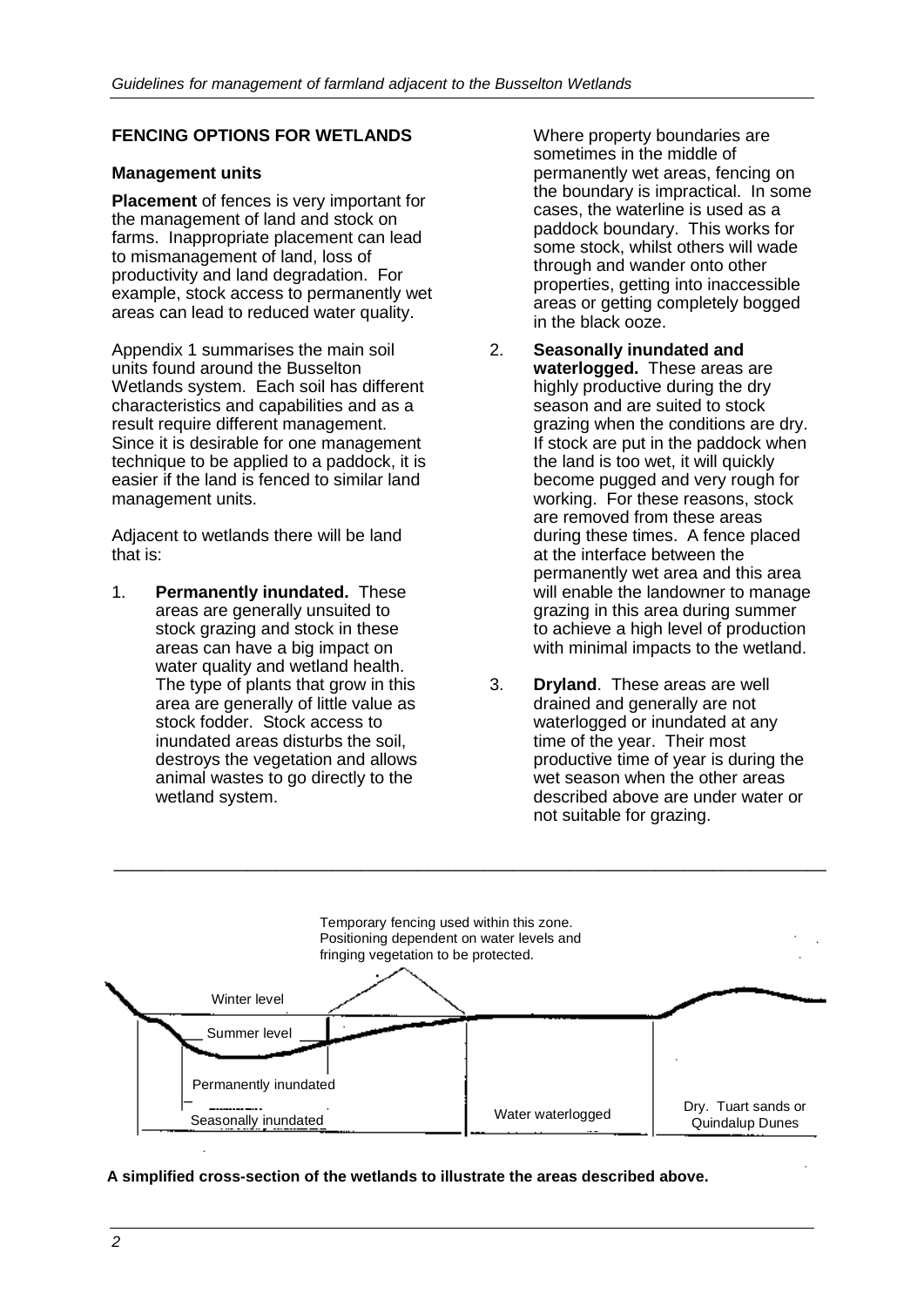## **Fence construction options**

There are a number of options available for the enclosure of stock. Fences in wet areas, particularly estuarine, will deteriorate very quickly. Therefore the landowner is well advised not to spend a lot of money putting in an expensive fence. Fence constructions are generally best kept to the simplest form. Some options include:

- 1. the use of temporary electric fencing, using tape and insulated poles that can be put in by hand; or
- 2. putting in big strainer assemblies and pine posts, which withstand the annual inundation, and running four or five barbed wires between them and replacing these as they corrode; or
- 3. as for option two but only running two or three plain wires, one or two of them electrified, on wide spaced pine posts. Each year, as the water line moves up and the stock are removed, the lines are coiled up and stored until next summer.

#### *Caution*

*Barbed and electric wire can harm wildlife. Where stocking rates are not heavy, four to five plain wires are generally adequate. If the stock are putting pressure on the fence then electrifying the middle wire of the fence will deter stock and will be least hazardous to wildlife. The top and bottom wires are where birds and small animals most often come in contact with a fence.*

#### **Benefits from simpler fencing options**

- Maximum productivity and ease of management of each land unit.
- Ease of stock management. Stock not straying or becoming lost or bogged in the wetland.
- Avoiding the possibility of stock ingesting salt water or toxic algae.
- Ability to opportunistically graze summer moist areas with no impact on wet areas.
- Reduced impacts on the wetlands (nutrients, vegetation damage, pugging).



**Seasonally inundated paddock in winter.**



**Dryland pasture.**



**Fencing on boundary of dryland and wetland.**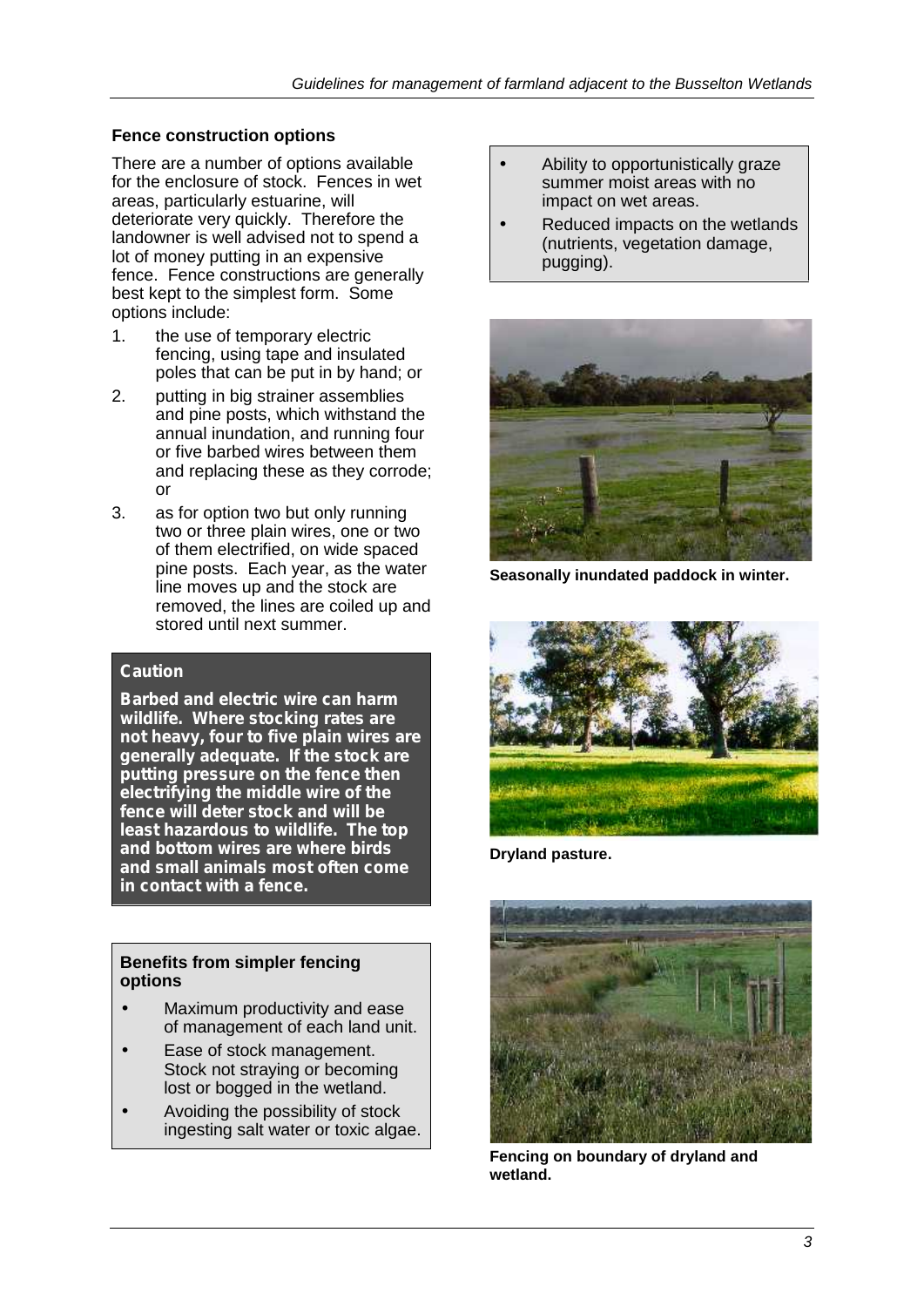## **STOCK AND PASTURE MANAGEMENT**

#### **Timing of grazing on the seasonally inundated areas**

Timing of grazing is a very important tool both for the productivity of pastures and the reduction of impacts to the wetlands.

During the wet season stock should be kept off seasonally inundated areas because:

- productivity is low (the gain from grazing them is low);
- stock trampling will pug the soil, destroy pasture plants and make working the paddock more difficult; and
- animal wastes will go directly into the wetlands.

During the dry season, the soils in these areas are moist. This is when perennial grasses (Kikuyu and couch are most common) can utilise the soil moisture to best effect and when they are most productive.

## **Control grazing**

As with most pastures, controlled grazing will lead to higher levels of pasture production on both dry and seasonally inundated areas. Further advice on how this can be achieved can be obtained from the Department of Agriculture Dairy Program at the Bunbury office on 9780 6100.

#### **Further information**

#### **'Profit from Pastures - Improving the Management of Pastures in the South West of Western Australia.'**

A publication on control grazing of pastures by the Department of Agriculture Dairy Program.

#### **Weed control**

Herbicides are a common management tool used to control weeds and reduce competition for more productive pasture species. They are mostly used during the establishment phase of pasture renovations and to control problem weeds such as dock. There are hundreds of

chemicals available on the market and specialist advice should be sought to find the correct one. Also the landowner should check that the chemical will not have harmful off site effects that may affect wildlife on the adjoining wetlands. All chemicals must be used in accordance with label recommendations.

#### **Burning**

Sometimes pastures will need to be burnt because the grass has become rank and is unpalatable to stock. Burning is a standard practice to remove this dry material and/or prepare a paddock for a hay crop. The pasture is either slashed or just left until it is dry enough to burn. Removal of this material promotes vigorous fresh growth that is of greater feed value. This operation is generally done in autumn, prior to the break of the season, when the fire risk is low.

#### **Checklist for burning**

- $\checkmark$  Obtain approval to burn from the Local Fire Control Officer and notify the shire, (during fire permit season).
- Notify your neighbours of burning activities on your property.
- If your land adjoins Department of Conservation and Land Management land, notify them also. Private property adjoining this land can be very important as habitat for native animals. As part of the management of the Busselton Wetland Reserves, Department of Conservation and Land management officers are willing to provide advice on burning of paddock areas so that the result will be beneficial for both the landowner and the wildlife.

#### **Precautions**

- Ensure trees and other wetland vegetation, not intended for burning, are protected from fire damage.
- Clearly segregate areas to be burned.
- Attend and manage the burn.
- Conduct the burn in small enough sections to ensure escape opportunities for wildlife.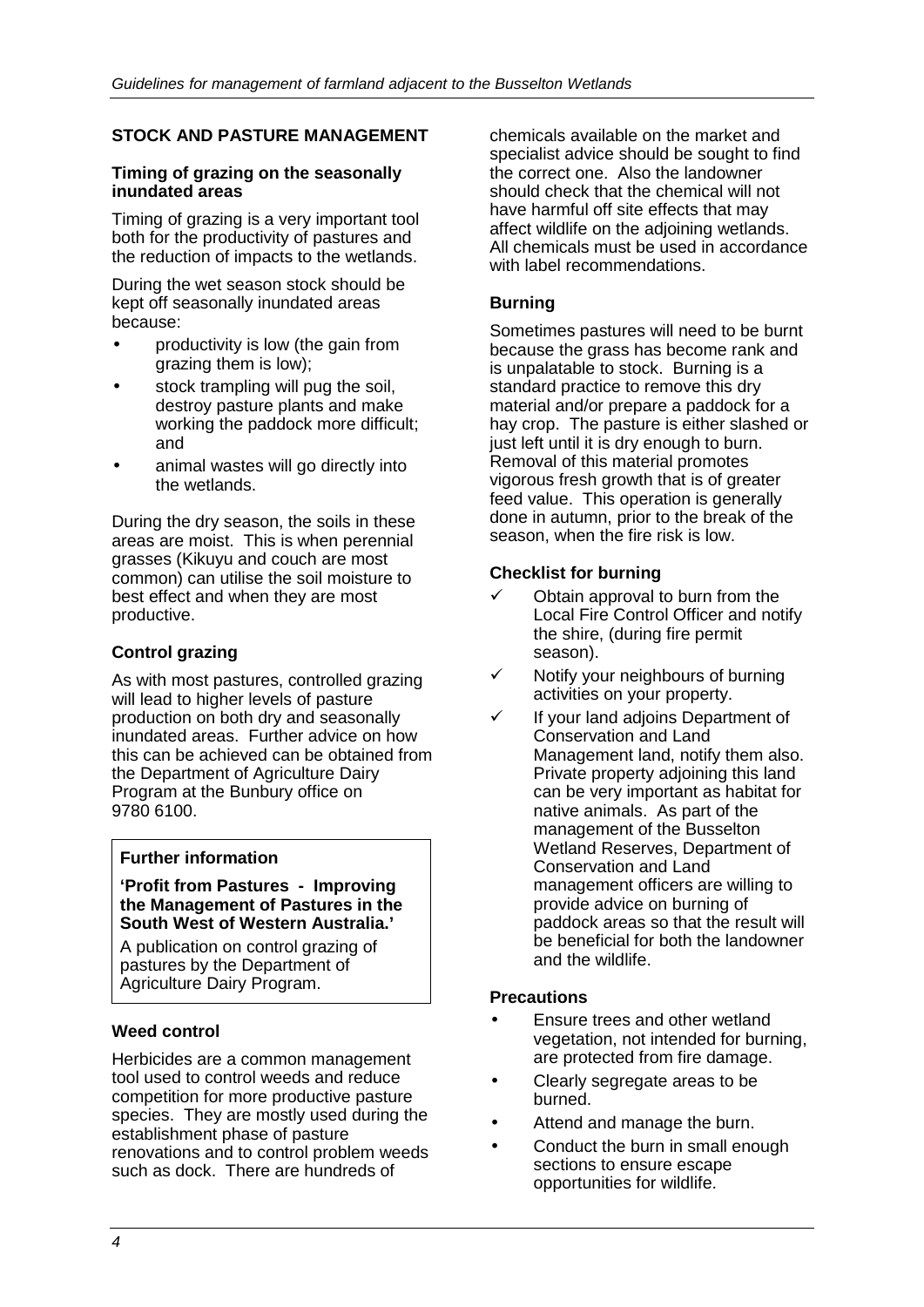#### **Benefits of good stock and pasture management**

- High levels of production from pastures in the growing season.
- Reduced spread of weeds in productive pastures.
- Minimised degradation to soils and pasture plants through stock trampling.
- No direct inputs of animal waste because stock are excluded from inundated areas.
- Reduced disturbance to nesting swans during winter.
- Inundated areas available for waterfowl during winter.

**\_\_\_\_\_\_\_\_\_\_\_\_\_\_\_\_\_\_\_\_\_\_\_\_\_ \_\_\_\_\_\_\_\_\_\_\_\_\_\_\_\_\_\_\_\_\_\_\_**

#### **FERTILITY OF PASTURES**

The following information is summarised from Bulletin 4357, 'Fertilisers for pastures on the Swan Coastal Plain' by Ken Angell which is available from the Department of Agriculture. This publication outlines currently recommended nutrient inputs for pastures on the Swan Coastal Plain.

#### **Apply only the nutrients needed**

Landholders are encouraged to soil test every two years and use the combination of fertilisers that will most closely provide the nutrients required. Instructions on how to soil tests are provided in the soil test kits which are commercially available from farm suppliers.



A typical commercially available soil test kit.

#### **Apply the nutrients at a more strategic time (dependent on accessibility of the paddock)**

Avoid major leaching of nutrients by applying them at times of enhanced plant uptake. A split application of fertiliser will achieve optimum growth of pastures, e.g. P, K and S three or four weeks after germination followed by a later application of mainly K and S in August. K and S are mainly required for spring growth.

Three to four weeks after germination, plant roots are more developed therefore increasing uptake and reducing leaching of nutrients. Fertilising at this time of year is difficult because of the possibility of subsequent storm events which may flood the paddock and wash away the nutrients just applied. Landholders need to carefully consider the weather patterns to reduce the risk of losing these nutrients. (Do not to dress soggy waterlogged paddocks. High solubility of N and P means most of the nutrient would be washed away.)

#### **Use a slow release fertiliser source**

Less water soluble fertilisers that dissolve slowly or break down gradually can better meet plant demand and so reduce losses through leaching. This is particularly useful if only one application can be made during the growing season. Some slow release fertilisers are becoming available but their eventual use by farmers will depend on:

- rate at which they dissolve;
- ability to be combined with other soil amendments; and
- cost.

Experience with commercially available products is limited at this stage.

#### **Benefits arising from diligent use of fertilisers**

- Reduced costs of production by reducing nutrient losses from the paddock.
- Reduced nutrient inputs to the wetlands and the subsequent effects of eutrophication.

**\_\_\_\_\_\_\_\_\_\_\_\_\_\_\_\_\_\_\_\_\_\_\_\_ \_\_\_\_\_\_\_\_\_\_\_\_\_\_\_\_\_\_\_\_\_\_\_**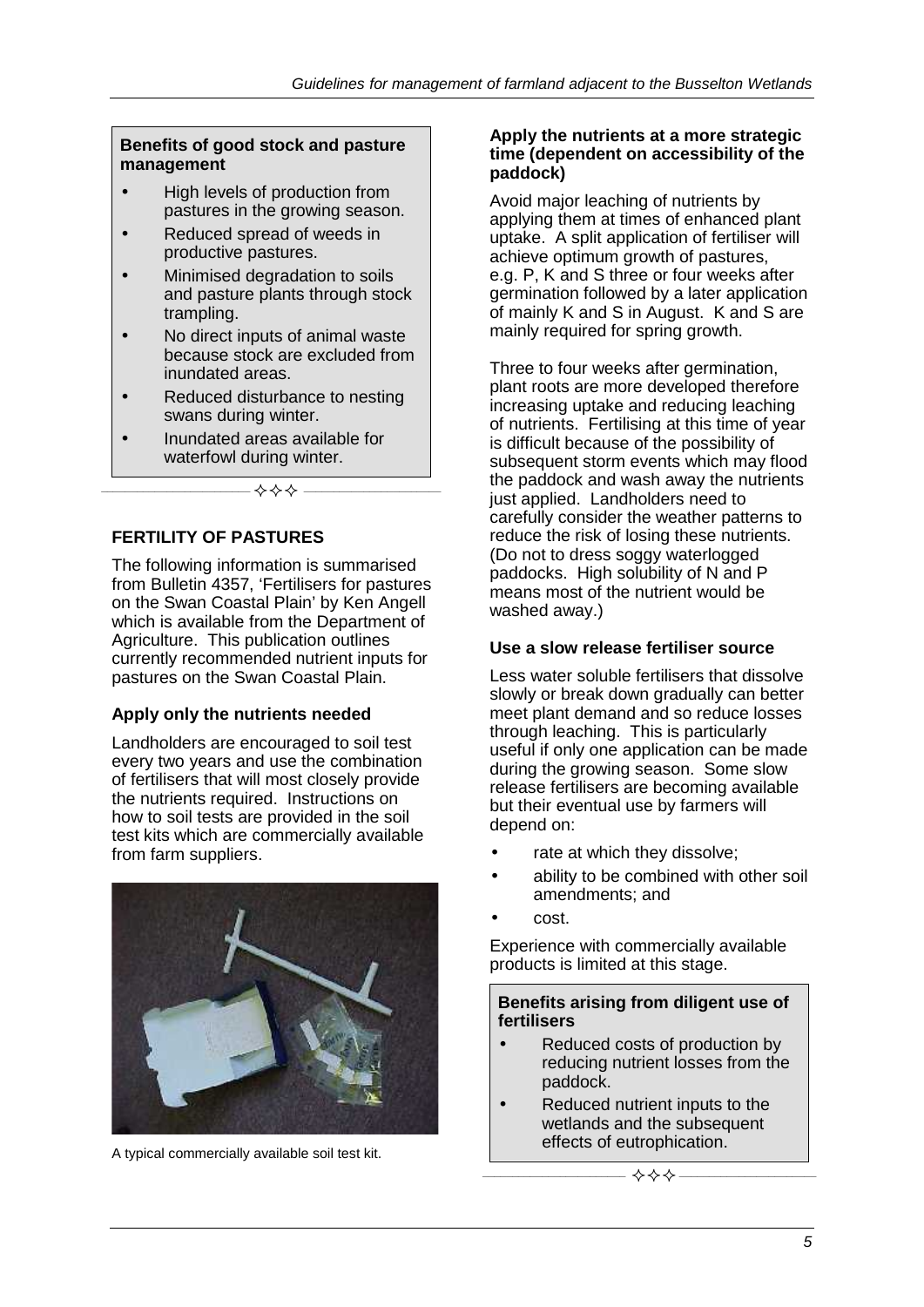#### **FERTILITY AND NUTRIENT MANAGEMENT ON HORTICULTURAL AREAS**

Phosphorous is generally the limiting nutrient in fresh water bodies whereas nitrogen may be the primary limiting nutrient in coastal water bodies. Both these elements are used to promote horticultural crop growth.

Horticulture has often been accused of being a major contributor to eutrophication of surface water bodies because of it's higher fertiliser use. Fertiliser use is an essential and costly component of production in horticulture. Efficient use of fertilisers reduces costs of production and leads to greater profitability; therefore there is a relatively strong financial motivation for reducing nutrient losses in the industry.

Codes of Practice for vegetable production on the Swan Coastal Plain have been prepared by the Department of Agriculture and by the Vegetable Growers, Market Gardeners and Potato Growers Associations. They provide current information on the management of land and water resources in order to:

- promote the adoption and continuing development of sustainable horticultural practices;
- define acceptable management practices to minimize future land use conflict;
- promote self regulation and avoid the need for imposed regulation by government;
- provide accurate information on horticultural management practices; and
- provide people new to horticulture with guidelines on establishing and managing their properties.

#### **Further information**

**'Codes of Practice for vegetable production on the Swan Coastal Plain'**. Miscellaneous Publication 37/99, July 1999.

Available from Department of Agriculture.

The following is a brief summary of factors affecting movement of two nutrients, nitrogen and phosphorous, through soils and which are considered to have the greatest impact on water bodies.

#### **Phosphorus**

Site selection for placement of horticultural production is the most important factor in the control of phosphorus. Soils with iron and aluminium oxides have an ability to retain residual phosphorous (that not used by the crop) whereas deep white bleached sands do not.

Some of the soils found around the Busselton Wetlands, such as the Abba fertile flats and Ludlow soils, have the ability to retain phosphorus. Provided these soils are freely draining and there is an adequate buffer distance (20 m) between the horticultural activity and the wetter soils (Quindalup wet flats), the risk of phosphorous pollution of the wetlands via the groundwater will be minimal. Run off and associated loss of P attached to soil particles rarely occurs on well drained sandy soils because rapid infiltration rates prevent water run-off. From a production point of view, horticulture is not suited to other soil types around the Busselton wetlands because of waterlogging.

#### **Nitrogen**

Nitrogen is poorly held by all sandy soils of the Swan Coastal Plain. Heavy rainfall and over watering readily leach nitrogen from the root zone of crops. In market gardens on sandy soils in other parts of the Swan Coastal Plain it has been shown that nitrate levels under production areas are high. However, levels decrease rapidly with increasing distance from the production areas. Through the process of denitrification, nitrogen is lost to the atmosphere. Soils high in organic carbon and with low redox potential's create the suitable conditions for this process. Around the Busselton wetlands, the Ludlow topsoils are high in organic matter and the Quindalup flats contain dark organic siliceous sands, both providing the potential for denitrification to occur.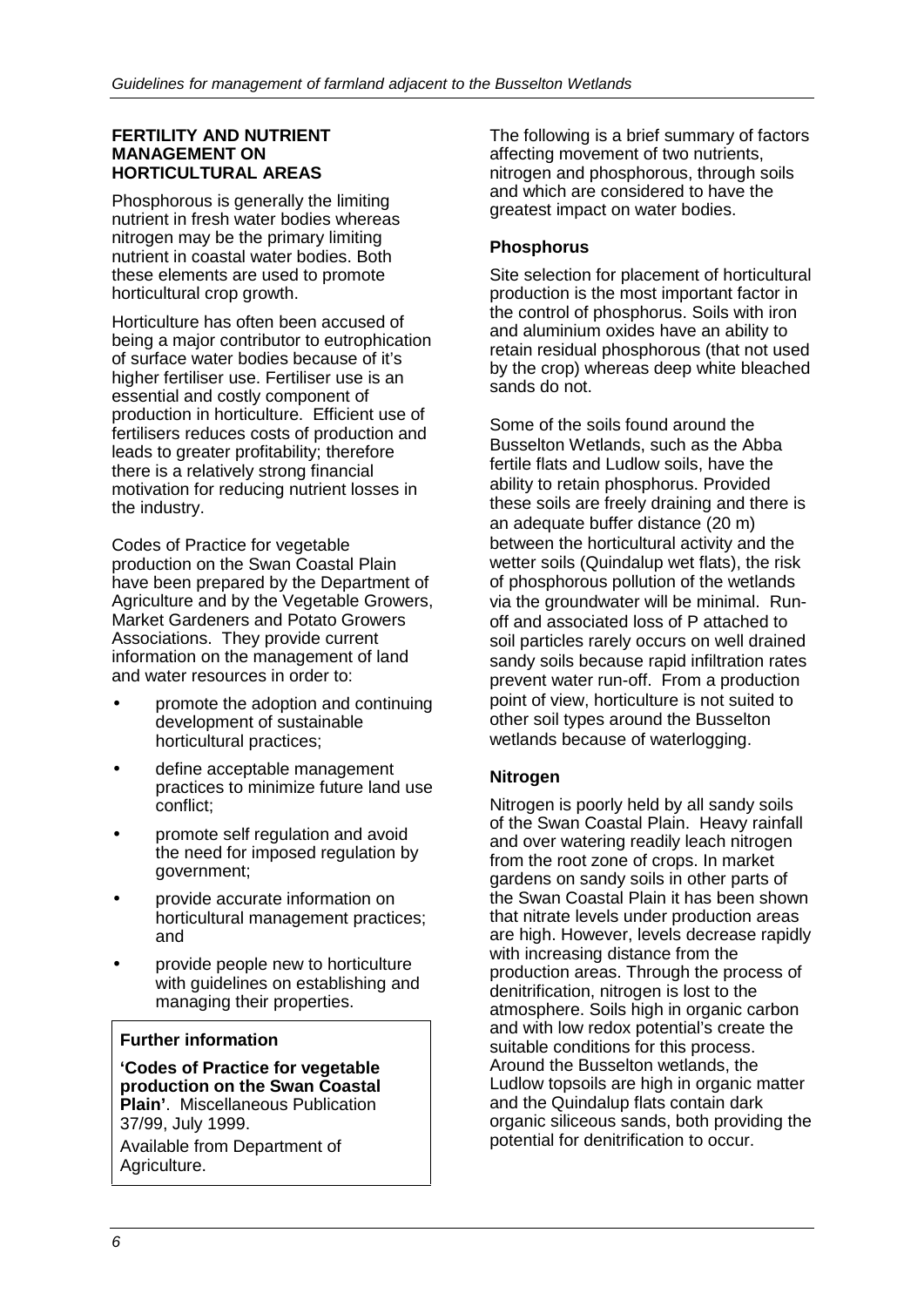#### **Best management practices for application of nitrogen**

- Use small frequent applications (i.e. seven to ten days), rather than large infrequent applications, to improve plant utilisation of applied nitrogen.
- Avoid over watering. Water in excess of what the soil can hold will move below the root zone taking nitrogen with it. Over watering and poor irrigation design are major causes of nitrogen leaching.
- Use plant analysis to test the nitrogen status of crops and determine rate of subsequent applications.
- Fertigation can be used to apply nitrogen more frequently. However, it must be designed well so that the nutrient is distributed evenly.
- During establishment of the crop, use droppers rather than sprinklers, to deliver the nutrient to where the plant roots are.
- Match nitrogen rates with crop growth stage and with crop requirements.
- Do not apply high rates of poultry manure because much of the nitrogen is leached within four weeks of application.

#### **Benefits of best practices in horticulture**

- Higher profitability because of optimum production from minimum nutrient (cost) input.
- Better utilisation and reduced loss of nutrients through correct site selection.

**\_\_\_\_\_\_\_\_\_\_\_\_\_\_\_\_\_\_\_\_\_\_\_\_\_ \_\_\_\_\_\_\_\_\_\_\_\_\_\_\_\_\_\_\_\_\_\_\_**

#### **SHADE AND SHELTER**

Shade and shelter in the form of permanent trees and shrubs can enhance the farm environment for production benefits and provide habitat for native fauna.

Shade and shelter can be planted in blocks, rows or individually. The most common format for planting shade and shelter is in rows along paddock boundaries. Provided the fences are in the right position, this type of planting is very effective.

## **Establishment**

Appendix 2 provides an overview for seedling establishment. Site specific advice can be sought through the Department of Conservation and Land Management office in Busselton on 9752 1677.

## *Caution*

*The use of mounds for seedling establishment has the potential to redirect flows of run-off water and cause inundation. Frequent breaks should be made in the mounds so that natural surface flows are not diverted or withheld. Mounds should be orientated so that they do not cause water erosion.*

#### **Shelter for stock**

Windbreaks will significantly reduce the chill factor of cold winter winds. To be most effective, windbreaks should be planted perpendicular to the prevailing wind and have about 50 per cent porosity. On the lee side of an effective windbreak, stock use less energy to maintain body heat which means they convert more of their food into body weight.

#### **Windbreaks for horticulture**

The horticultural soils of the Swan Coastal Plain are generally sandy and subject to wind erosion because horticultural operations involve a high degree of soil cultivation. One method of reducing the wind erosion risk is to plant windbreaks.

#### **Cover crops**

In large commercial operations, cover crops play an important role in protecting soil from wind erosion. After the harvest of crops when the soil has been disturbed and exposed, cover crops are put in. They can also be irrigated for a short period to get them established. When it is time to put in the next crop, the cover crop is ploughed to build-up soil quality.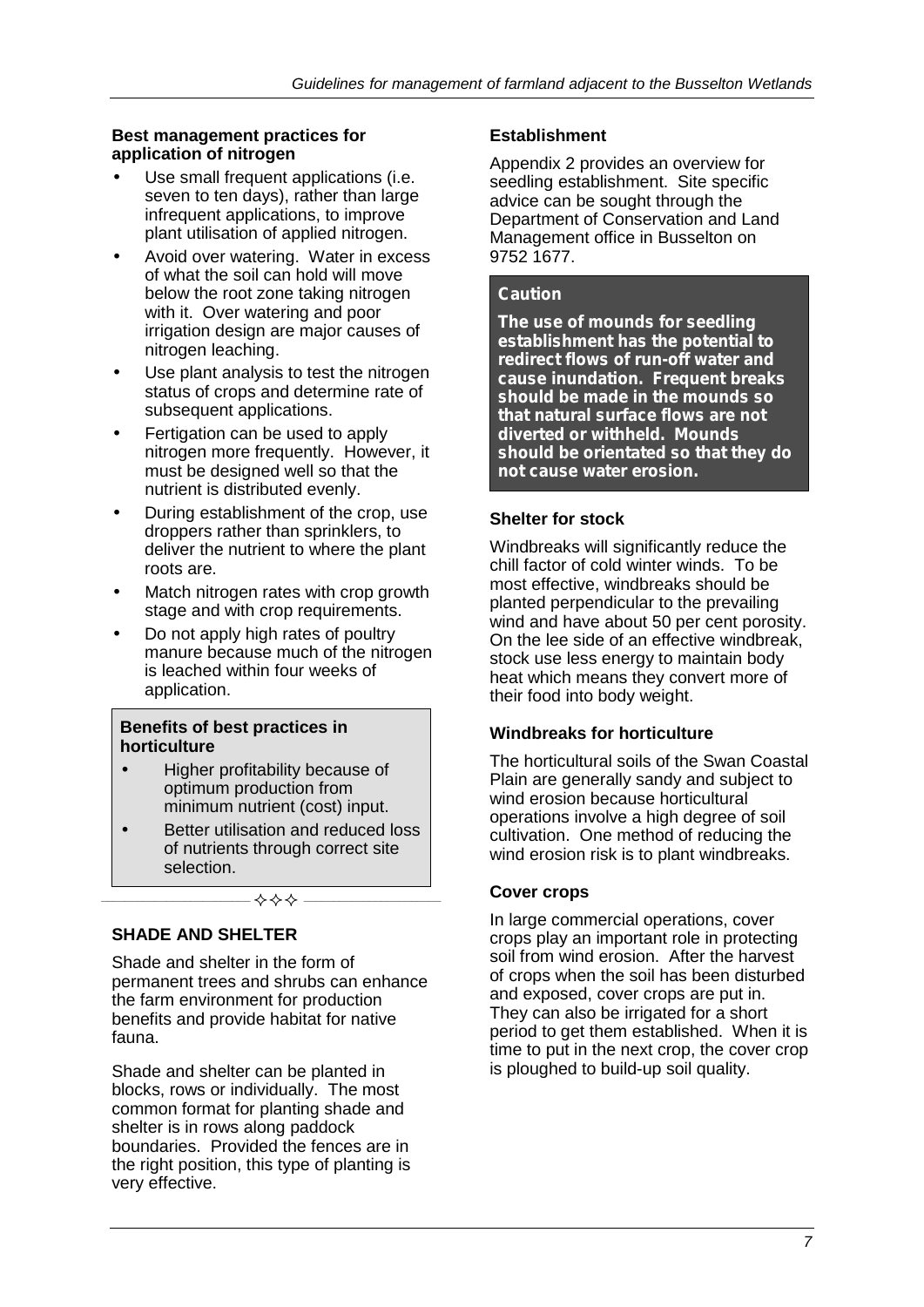## **Species selection**

Landowners are encouraged to select local native species for revegetation around the wetlands. In some cases, they may not grow as vigorously as introduced species, but they have other benefits which may not be immediately obvious. Local native species provide habitat for local native fauna. This is the main reason for promoting their use. In most situations, a local native plant can be found that will achieve the land owners objectives for shade and shelter.

A useful list of flora in the Busselton Wetlands was produced by A. and S.R. Tingay in May of 1980. They have identified most of the vegetation within the Busselton Wetlands Conservation Strategy area. This work was reviewed in 2000 by Ray Froend and Associates. Information from both studies is available through the Department of Conservation and Land Management office in Busselton.

**Appendix 3** contains a list of typical native plant species of estuarine wetlands in south-west Western Australia.

#### **Tried and proven**

In certain situations an introduced plant may be preferred because of its ability to establish in difficult conditions or its resistance to pests and diseases. **Appendix 4** contains a list of plant species suitable for growing at Wonnerup by the Department of Conservation and Land Management Busselton. They can provide advice on the right plants to use and can direct landowners to successful tree plantings on other nearby properties. Contact 9752 1677.

Alternatively landowners may go and view the Vasse Wonnerup LCDC arboretum which is located opposite the Yoongarillup Hall on Vasse Highway. The arboretum enables landholders to view the form, size and characteristics of thirty different species of trees and shrubs for use on farms.

**Vasse Wonnerup LCDC Arboretum**

#### **Further information**

'**A Haven from Storm and Drought the role of trees in sustainable agriculture.'** A compendium of case studies of the benefits of windbreaks and contains some information on species and design. Available from Greening Western Australia.

**'Windbreaks for horticulture on the Swan Coastal Plain' Farmnote 43/99** outlines design, management and species selection for windbreaks in horticultural situations.

**'Stubble needs for reducing wind erosion' Farmnote 87/94. Provides a** set of photo standards which help the farmer identify what constitutes adequate soil cover.

**'Wind erosion: Monitoring the paddock status' Farmnote 45/93**. Details the steps in the prediction process.

Farmnotes can be accessed at the Department of Agriculture offices or on the Department of Agriculture's website: www.agric.wa.gov.au

## **'Creekline revegetation for wildlife' Wildlife notes No. 1 January 1997, Deparment of Conservation and**

**Land Management**. Available from the Department of Conservation and Land Management Wildlife Branch at Busselton on 9752 1677.

#### **'A guide to wetland emergent plants of South Western Australia.'**

J. Chambers, N.L. Fletcher and J. McComb, Murdoch University, 1995. ISBN 0-86905-401-5.

#### **'Geographe Bay Catchment natural resource atlas'.**

Published by the Department of Agriculture. Available from the GeoCatch Network Centre.

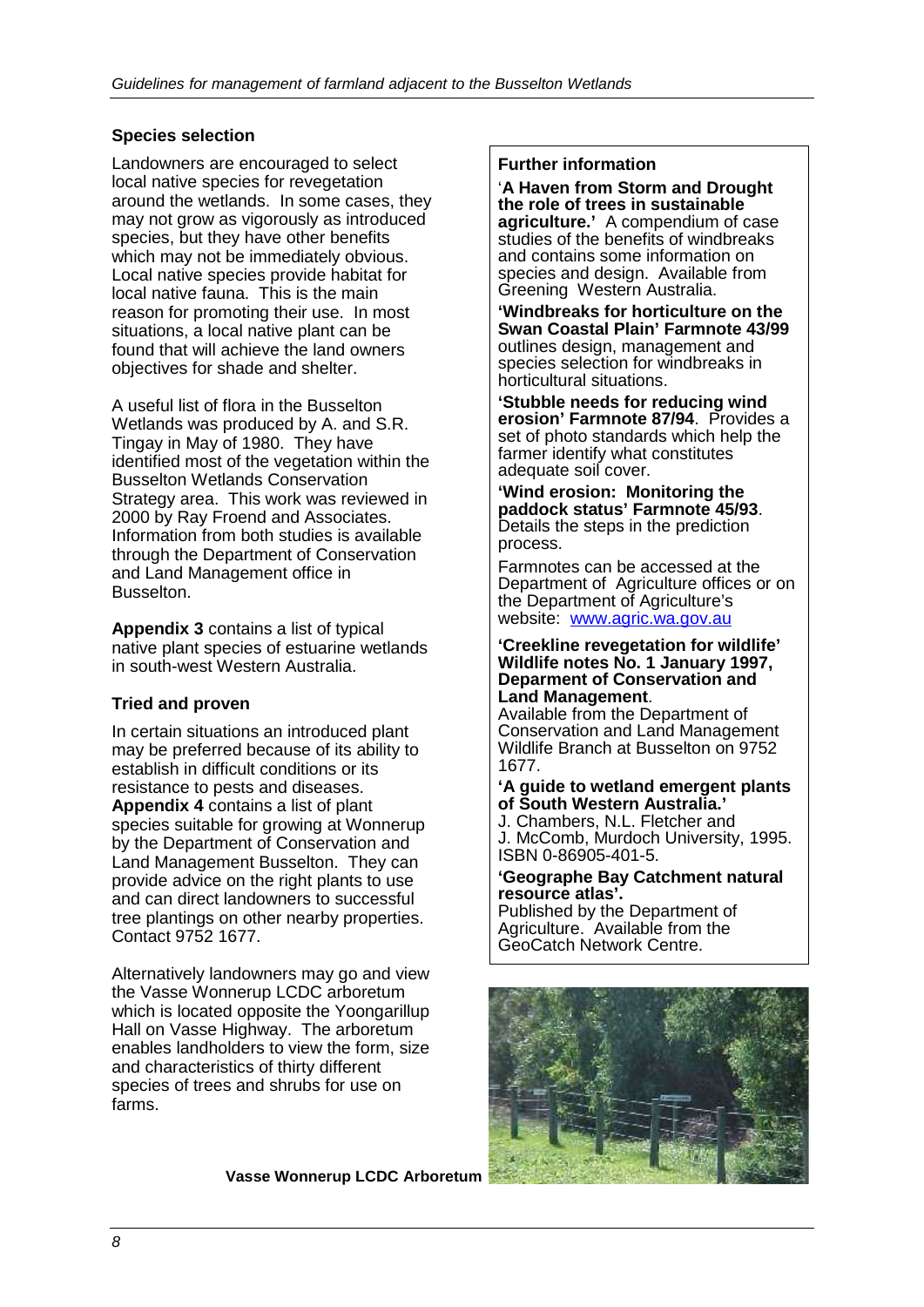## **Landscape**

The local Department of Conservation and Land Management officers are willing to provide advice and assistance on landscaping and ensuring that landowners do not lose the visual amenity of the wetlands. With careful planning, views of the landscape and shelter benefits can be achieved.

## **Considerations for revegetation**

- What is the purpose of the planting? Shade and shelter, creating a sense of place (recreating the natural landscape), providing habitat for native fauna. Seek relevant advice for the type of planting.
- Species selection (appropriate for the intended use and proposed site).
- Preparation for planting.
- Orientation of the mounds so that they do not cause water erosion.
- Order seedlings well in advance.

## **Benefits of shade and shelter**

#### *Production*

- Shade on hot summer days reduces heat stress on stock.
- Shelter on cold winter days reduces stock energy losses from high wind chill factor.

#### *Land value*

 Permanent native vegetation is an asset to a property. It provides a feature on the landscape and as a result can increase the land value.

#### *Conservation*

• The use of local native species in revegetation provides habitat for native fauna and increases bio diversity.

**\_\_\_\_\_\_\_\_\_\_\_\_\_\_\_\_\_\_\_\_\_\_\_\_\_ \_\_\_\_\_\_\_\_\_\_\_\_\_\_\_\_\_\_\_\_\_\_\_**

#### **STREAM PROTECTION AND REVEGETATION**

A vegetation belt between the permanently and seasonally inundated areas can buffer the wetland from direct input of paddock debris. Floating material is caught by the plants. It deposits in the row, breaks down and the nutrients are taken up by the plants.

### **Streamlining**

'Streamlining' generally describes the activity of managing a waterway in a way that promotes the establishment of permanent native vegetation along the banks and stabilisation of the waterway.

Where a waterway runs through a paddock, stock access is managed by fencing it off. Streamlining may also involve revegetation to stabilise the banks. This can significantly improve water quality.

Assistance with the purchase of materials for Streamlining works may be available through various funding bodies. Landowners should enquire about funds for Streamlining at the GeoCatch office or with their local Landcare Group.

#### **Benefits of streamlining**

- Improved farm production through shade and shelter benefits.
- Easier management of stock in and around waterways.
- Improved water quality through reducing the amount of nutrients getting into waterways, estuaries and Geographe Bay.
- Improved water quality through prevention of erosion, sedimentation and meandering waterways.
- Provision of corridors and bush habitat for movement of native animals.

**\_\_\_\_\_\_\_\_\_\_\_\_\_\_\_\_\_\_\_\_\_\_\_\_ \_\_\_\_\_\_\_\_\_\_\_\_\_\_\_\_\_\_\_\_\_\_\_**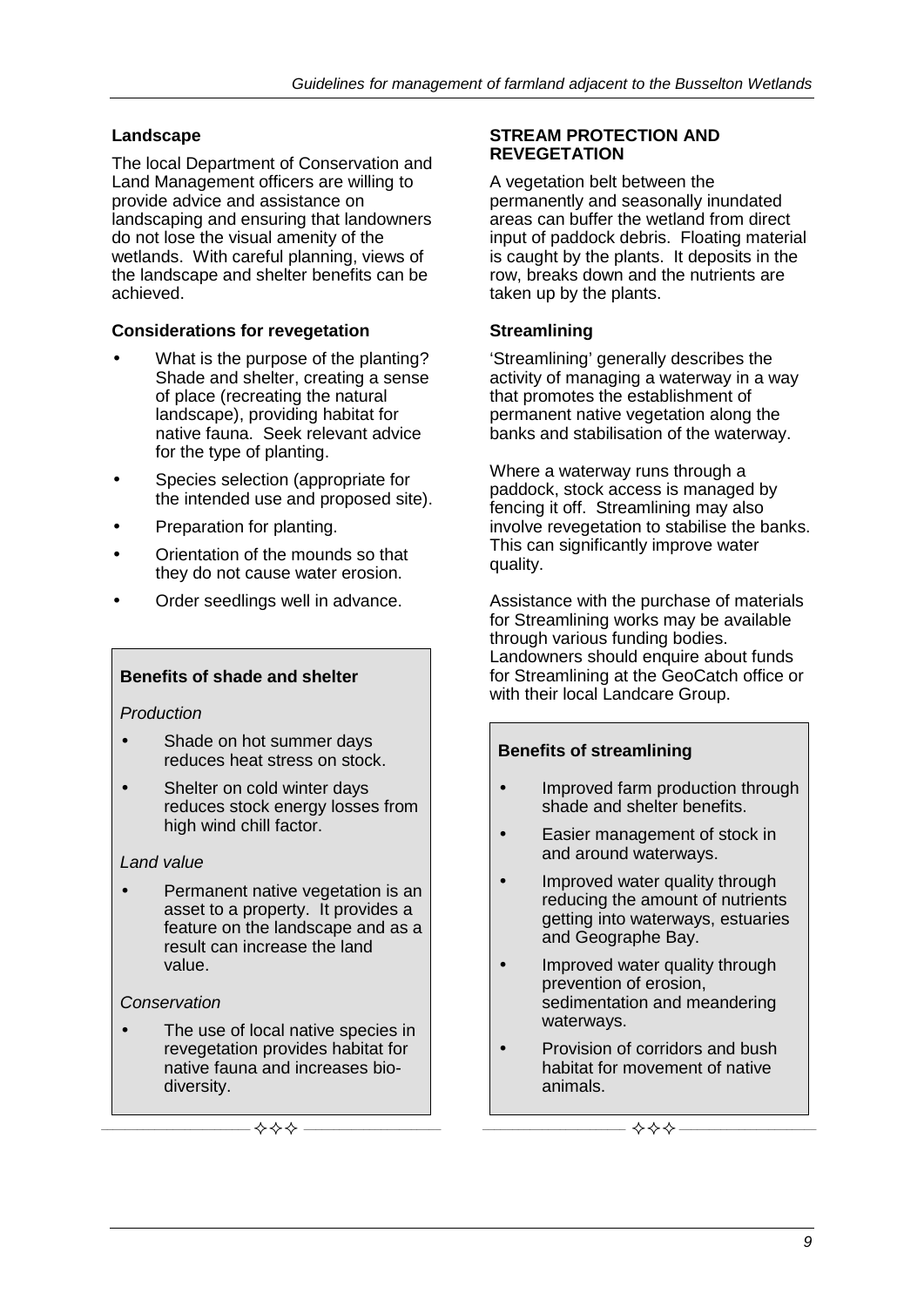#### **WATER MANAGEMENT**

#### **Drainage**

The key element linking water logging, salinity and nutrient loss is water. The key to solving them is to understand and manage water movement.

In a paddock situation, it is possible to use pasture species that are waterlogging and salt tolerant but some form of water management is generally also required.

Drainage used to good effect on-farm can reduce waterlogging, reduce the incidence of salt affected areas and as a consequence enhance pasture production. However, many farmers now believe that the drainage is now too effective on the Swan Coastal Plain and removes too much winter rainfall too quickly.

Whilst large quantities of salt have existed in the landscape over geological history it is generally agreed that the symptoms of salinity have become more pronounced since clearing. Recent discussion on

salinity on the Swan Coastal Plain suggests that it is not just the removal of native vegetation that has caused this but the drainage of winter rainfall. The natural systems were sluggish. Faster removal of the winter rainfall through drainage reduces the dilution and suppression effects that used to occur in the natural system. The removal of permanent vegetation exposes the soil surface to sunlight and increases the concentration effects of evaporation.

A summary of the degradation effects that can occur as a result of drainage are outlined in the following cause and effect table. The potential for these effects to occur should be determined before deciding whether or not to drain.

If a proposed drainage project is not going to lead to any of the above effects or if the effects it will cause can be managed by some other means, then the following technical and financial aspects of the proposal should be considered.

#### **Table: Impact that may occur from drainage**

| Cause                                                                                                                                                                                                                                                                                                                                                                                   | <b>Effect</b>                                                                       |
|-----------------------------------------------------------------------------------------------------------------------------------------------------------------------------------------------------------------------------------------------------------------------------------------------------------------------------------------------------------------------------------------|-------------------------------------------------------------------------------------|
| Agricultural drains are typically bare earth channels. They are designed to carry<br>water faster than the natural drainage. Faster moving water is more erosive and<br>carries more sediment. Drains made too deep, steep and/or narrow for the volume of<br>water they are expected to carry will be subject to water erosion.                                                        | Water erosion of the<br>drainage channel.                                           |
| Improving the upper part of the drainage system and not the lower part will cause a<br>greater build up of water in the lower end. The Busselton Wetlands are at the lower<br>end of the catchment. Flood gates exist to prevent the ingress of sea water during<br>high tides and storm events and enhance the capacity of the wetlands to<br>accommodate run-off from the catchment.  | <b>Flooding around</b><br>discharge areas.                                          |
| Reduced suppression of winter watertables by freshwater;<br>Reduced dilution and removal of salts stored in surface soils; and<br>Concentration of salts stored in surface soils by evaporation due to increased<br>exposure of the ground (removal of permanent vegetation).                                                                                                           | <b>Salinity which leads</b><br>to loss of<br>productivity in<br>crops and pastures. |
| Nutrients travelling in water in a bare earth channel as compared a natural<br>watercourse. Because drains are typically bare earth channels designed to carry<br>water faster, nutrients in the water are less likely to be assimilated by the waterway<br>environment because they have less time to reach the bottom end of the system and<br>little plant material to take them up. | <b>Transport of</b><br>nutrients to<br>wetlands causing<br>algal blooms.            |
| The most productive time of year for annual pastures is spring. Fast removal of<br>winter rainfall means there is less water around at spring when it is most needed.<br>Crops and pastures in well-drained areas can hay off one week to one month earlier<br>than areas where water is held back.                                                                                     | Early drying out of<br>the soil profile<br>leading to reduced<br>production.        |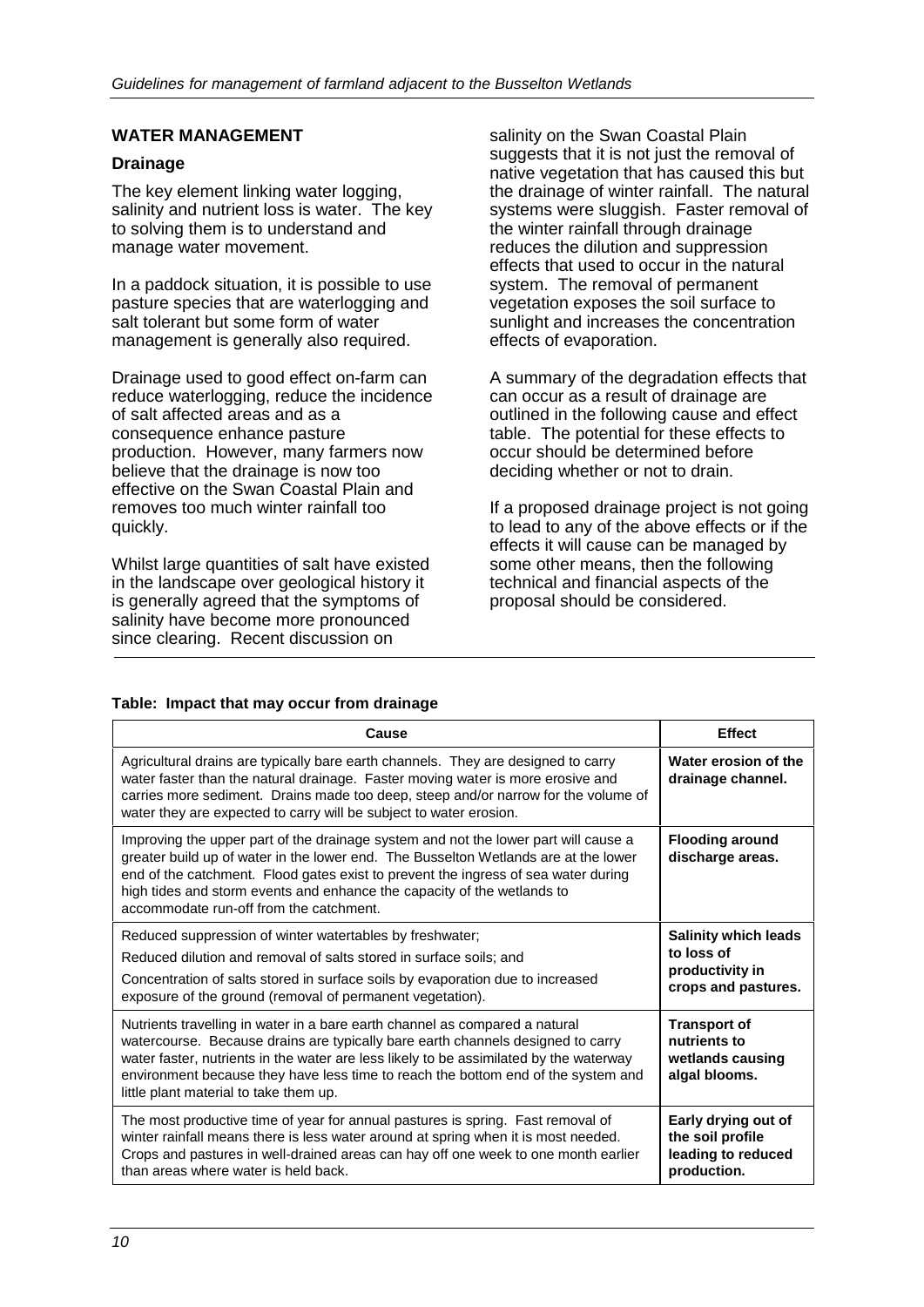## **CONSIDERATIONS FOR DRAINAGE**

- How often does waterlogging occur to the subject area? Does the benefit derived from draining justify the cost of the works?
- Will the drainage works encourage salinity or limit water availability for pastures in springtime?
- What capacity of drain is required? A shallow wide profile is preferable to a narrow deep one so as to reduce potential for erosion. Well timed construction works and seeding of disturbed areas can minimise erosion from newly constructed drains.
- Is the slope of the land too steep to carry the water without eroding the channel?
- Should a structure be put in place to reduce direct input of nutrients and debris into the drainage system and manage the flow of water in the drain? For example, retention basins/settling ponds, streamlining, check and drop structures.

#### **Drainage design**

In grazing areas, most water erosion occurs within drainage channels. This problem can be addressed through good design of waterways. Computer programs are available to estimate flows and design structures with the correct dimensions to carry the flow without erosion. Also, a gentle batter on either side of the drain will enable plants to re-establish and cover up the bare earth.

#### **Contacts for advice**

Contacts for professional advice on drainage design can be sought through the Department of Agriculture, Bunbury.

On the Swan Coastal Plain, horticulture is generally carried out on freely draining sands which have high infiltration rates. It is unusual for run-off and subsequent erosion to occur on these soils. However, some practical actions which farmers can apply to minimise the risk of erosion, should a particular paddock have the potential to cause run-off, are outlined in the following publication.

#### **Further information**

**'Preventing erosion and soil structure decline' Miscellaneous publication 23/97 Department of Agriculture.** This is a compilation of practical techniques to reduce soil erosion on horticultural soils.



**Drainage in paddock.**

#### **Notification of intent to drain**

The Busselton Wetlands are within a Gazetted Drainage District and therefore landowners are allowed to drain wet areas of their property where and when appropriate. However, persons intending to do drainage work must always notify downstream neighbours, including the Department of Conservation and Land Management and the Busselton Shire. Landowners wanting to drain into a Water Corporation facility (i.e. the drainage network) need to seek appropriate approvals from the Water Corporation and should contact the Irrigation and Drainage Division in Busselton on 9753 1308.

The Department for Environment, Water and Catchment Protection (DEWCP) has responsibility for safeguarding the quality of the State's water resources. Under the new Water Law, the DEWCP requires all landholders intending to construct a drain to notify them regarding the drainage proposal. This allows the Commission to assess the potential of the proposed drain to flood or pollute other water bodies, erode or fill up with sediment or degrade natural habitat of aquatic fauna. It also allows them to provide advice and support on drain construction and management.

Since the Department of Environmental Protection amalgamated with The Water and Rivers Commission, DEWCP is also responsible for administering the Lakes Environment Protection Policy (EPP). The Vasse and Wonnerup estuaries are registered under the Lakes EPP.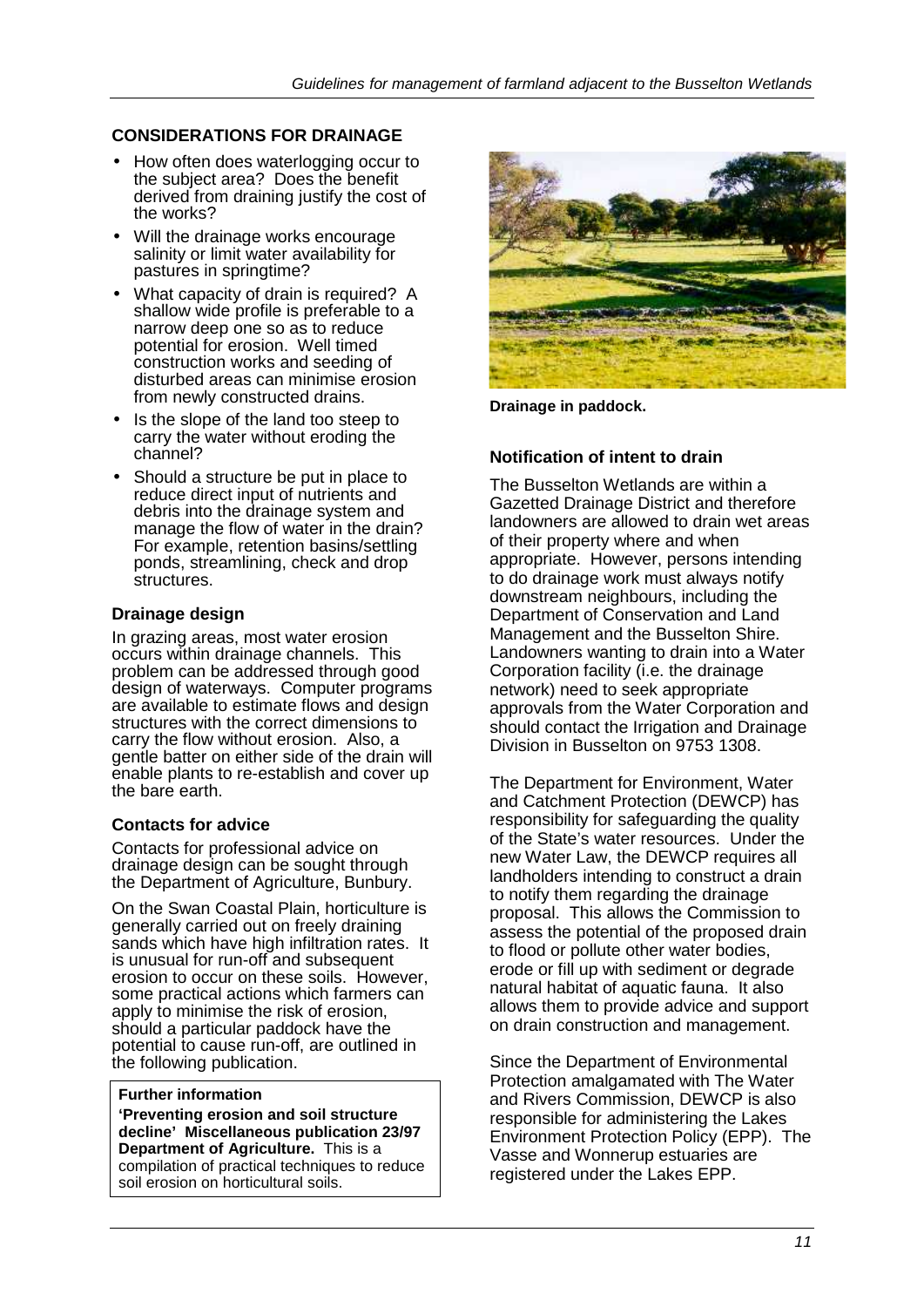Unless other prior approval has been given, the following are prohibited activities:

- filling in to lakes;
- carrying out of excavation or mining operations in lakes;
- Discharge or disposal effluent into lakes; or
- drainage of water into or out of lakes.

This policy relates to new proposals only and came into effect in 1991. Proponents of any of the above activities should advise and seek approval from Department of Environment, Water and Catchment Protection. For further information on the Lakes EPP, contact the DEWCP Regional Office in Bunbury on 9721 0666.

#### **Checklist for drainage**

- $\checkmark$  Have you determined the effects of your drainage proposal?
- Have you considered:
	- cost/benefits;
	- details of slope of the ground, capacity and design of the drain required;
	- seeking technical advice on design;
	- how you will reduce nutrient movement into waterways;
	- how you could manage the water within the drain to your benefit early and late in the growing season;
- $\checkmark$  Have you notified downstream neighbours?
- Have you notified the Department of Environment, Water and Catchment Protection?
- $\checkmark$  If a Water Corporation drain is involved in your proposal, have you notified the Water Corporation?
- $\checkmark$  Is the wetland or lake into which you wish to drain water, covered by the Lakes EPP? If so, have you notified the Department of Environment, Water and Catchment Protection?

#### **Benefits from good water management**

Good water management arises from professional drainage design and communication with downstream neighbours in the design phase. Benefits include:

- a design that will benefit all those affected;
- reduced impacts of erosion, sedimentation, salinity and nutrient loss;
- reduced costs to maintain a well designed drain;
- reduced nutrient loss from the farm; and
- improved utilisation of water on farm.

**\_\_\_\_\_\_\_\_\_\_\_\_\_\_\_\_\_\_\_\_\_\_\_\_ \_\_\_\_\_\_\_\_\_\_\_\_\_\_\_\_\_\_\_\_\_\_\_**

#### **CHEMICAL USE**

Weed and pest control using chemicals is a specialised subject. Farm suppliers can advise on the right chemicals for the job. Chemicals must be used in accordance with label recommendations.

#### **Safety aspects**

Prior to purchase of some of the more dangerous farm chemicals, all users are required to have completed Farm Chemical Users Safety Course. These courses are available through Farmcare who can be contacted on 9341 5325.

#### **Emergencies**

All chemical users should have the poisons information 24 hour help line number, 13 11 26, in a prominent place.

If for some reason there is a spill or an accident, advice for remedial action can be given immediately through this service.

#### **Protection of non-target organisms**

The labelling of farm chemicals is very detailed and includes information for the protection of wildlife and livestock.

A part of the label relates to the protection of non-target organisms. It lists specific hazards to fish, bees and aquatic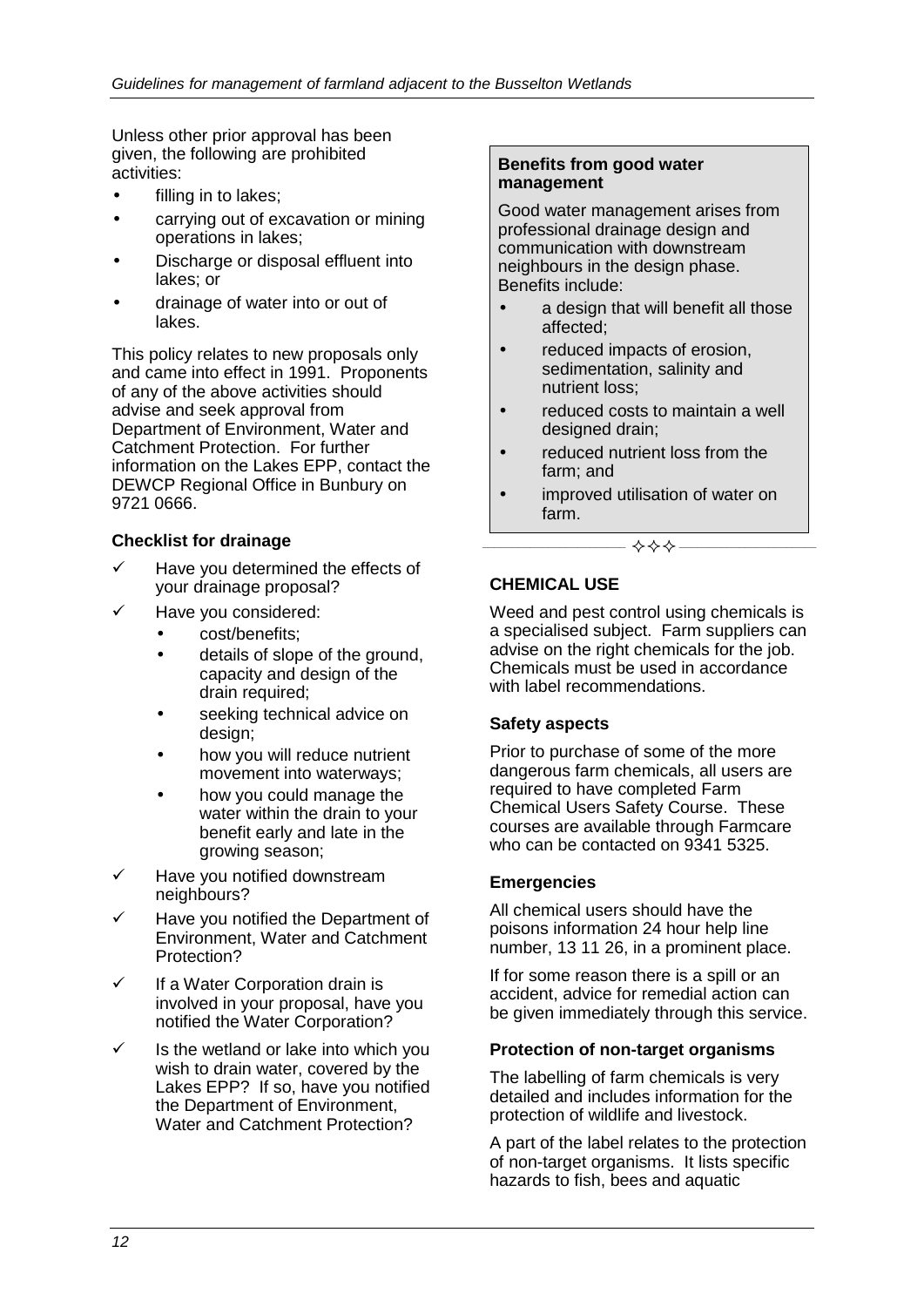environments as well as spray drift. Users of chemicals around wetlands should take particular notice of this section. If the risks of using a particular chemical are high, an alternative method or chemical should be sought.

#### **Checklist for spraying**

- $\checkmark$  Considered all options for weed and pest control. Use the least hazardous method that has the most effective results.
- $\checkmark$  Sought instruction on safe chemical use.
- Know emergency procedures.
- Conditions are suitable for spraying, i.e. reduced spray drift, sufficient time elapsed to become rain fast, withholding periods for stock, etc.

#### **Benefits from correct chemical use**

- Reduced cost to landowners through effective weed and pest control.
- Low risk to wildlife and native vegetation.

 $\diamondsuit$ 

#### **DECLARED WEEDS AND VERMIN**

All rural and rural residential landowners have a responsibility to control declared weeds and vermin on their property.

#### **Identification problems**

In situations where weeds and pests cannot be easily identified through your rural suppliers, approach the Department of Agriculture office in Busselton on 9752 1688. Staff at the office may identify the specimen or arrange for it to be identified at Head Office in Perth.

#### **Declared weeds**

Department of Agriculture is primarily concerned with declared weeds because of the impact they have on agriculture. Weeds can also have a major environmental impact by invading the surrounding parks and bushland.

For example, Arum Lily which is most common in this area is a declared weed that is having a major impact in Local National Parks. If left uncontrolled, each flower easily produces more than 200 seeds and an average sized plant several thousand seeds per year.

A list of weeds considered a major threat to farming and or the environment in the Busselton Wetlands area can be found in **Appendix 5**. This list is adapted from the Geographe Bay Catchment Weed Plan. A simplified brochure of priority weeds and how to control them has been produced and is available at GeoCatch.

## **Vermin control**

Rabbits and foxes are most common around the Busselton Wetlands.

A strategic approach is recommended for the control of rabbits and foxes where neighbours coordinate their vermin control activities at the most effective times of the year.

The most effective way to control rabbits is by laying bait trials of 'One Shot 1080 Oats' during late summer. To control foxes, the most effective and safe way is to use eggs containing 1080 poison.

Regulations for the safe handling and use of poisons for the control of pests are administered by the Department of Agriculture.

To carry out a vermin control program, landowners should seek the support of neighbours and make a single approach to the Agriculture Protection Officer at the Busselton office of the Department Agriculture. Phone 9752 1688.

Kangaroos are not vermin, they are a protected native animal, but sometimes their numbers need to be reduced. The control of kangaroo populations is closely regulated. Landowners feeling that kangaroos are impacting on their livelihood or causing degradation, because of over population, need to seek an assessment and apply for a license through the Department of Conservation and Land Management to be able to cull kangaroos on their property.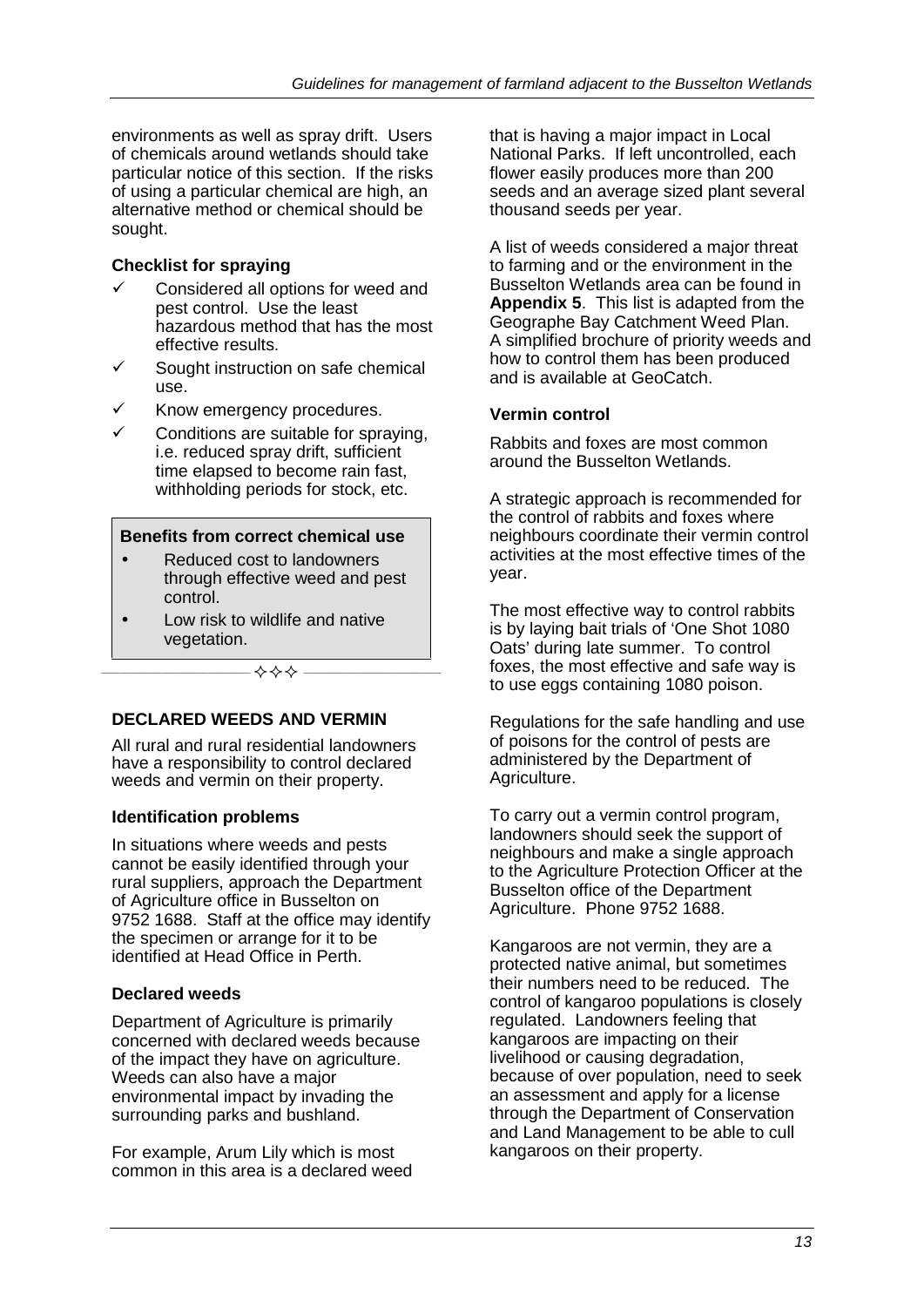#### **Benefits of combined vermin control**

The benefits arising from a properly coordinated vermin control program are:

- greater awareness among the community of the problem;
- community commitment to collectively deal with the problem which results in:
	- more effective control;
	- longer period before the pests return;
	- reduced threat to indigenous fauna;
	- reduced threat to small domestic stock from foxes; and
	- reduced threat to revegetation projects from rabbits.

#### **Procedure for control of vermin**

- 1. Determine the severity of the problem (phone your neighbours and obtain their support).
- 2. Seek advice on timing, notification and poison requirements of your program from the local Agriculture Protection Officer.
- 3. Notify the surrounding neighbours of the program (depending on the size of the program, this may extend to a community notice or a general awareness article in the local press).
- 4. Distribute the poison as per an agreed plan.
- 5. At the end of the baiting period, remove and dispose of unused baits and poison as per the regulations and do a quick tally of the vermin controlled to determine your level of success.

**\_\_\_\_\_\_\_\_\_\_\_\_\_\_\_\_\_\_\_\_\_\_\_\_\_ \_\_\_\_\_\_\_\_\_\_\_\_\_\_\_\_\_\_\_\_\_\_\_**



## **FUNDING AND RESOURCES**

There is often a variety of funding opportunities for landowners intending to carry out revegetation and nutrient reduction works projects.

Funding opportunities change from year to year and the GeoCatch Network Centre can provide current details of funding opportunities and other resources.

Thanks to the dedication of volunteers of the Leschenault and Geographe Catchment Community Nurseries, local provenance native seedlings for private and public conservation works are available. Contact GeoCatch for details on 9754 4331.

#### **Local provenance seedlings from Leschenault and Geographe Catchment Community Nurseries**

#### *Eligible groups*

Groups and landholders within the Leschenault and Geographe Bay Catchments.

#### *Theme*

To conserve local native vegetation by making available seedlings for revegetation, particularly along rivers and streams. Donations to the nurseries accepted.

#### *Guidelines*

*Tree and understorey lists available through LCDCs or direct from nursery. Order forms should be completed by November each year and can be submitted via your local LCDC. Other conditions apply.*

*Contact persons* **Leschenault** Phone: 9791 4670 Nursery located Johnson Road (off Estuary Drive), Bunbury.

**Geographe** Phone: 9754 4331

**Note:** Volunteers always needed to assist in the nurseries.

**\_\_\_\_\_\_\_\_\_\_\_\_\_\_\_\_\_\_\_\_\_\_\_\_ \_\_\_\_\_\_\_\_\_\_\_\_\_\_\_\_\_\_\_\_\_\_\_**

**Revegetation next to the wetlands.**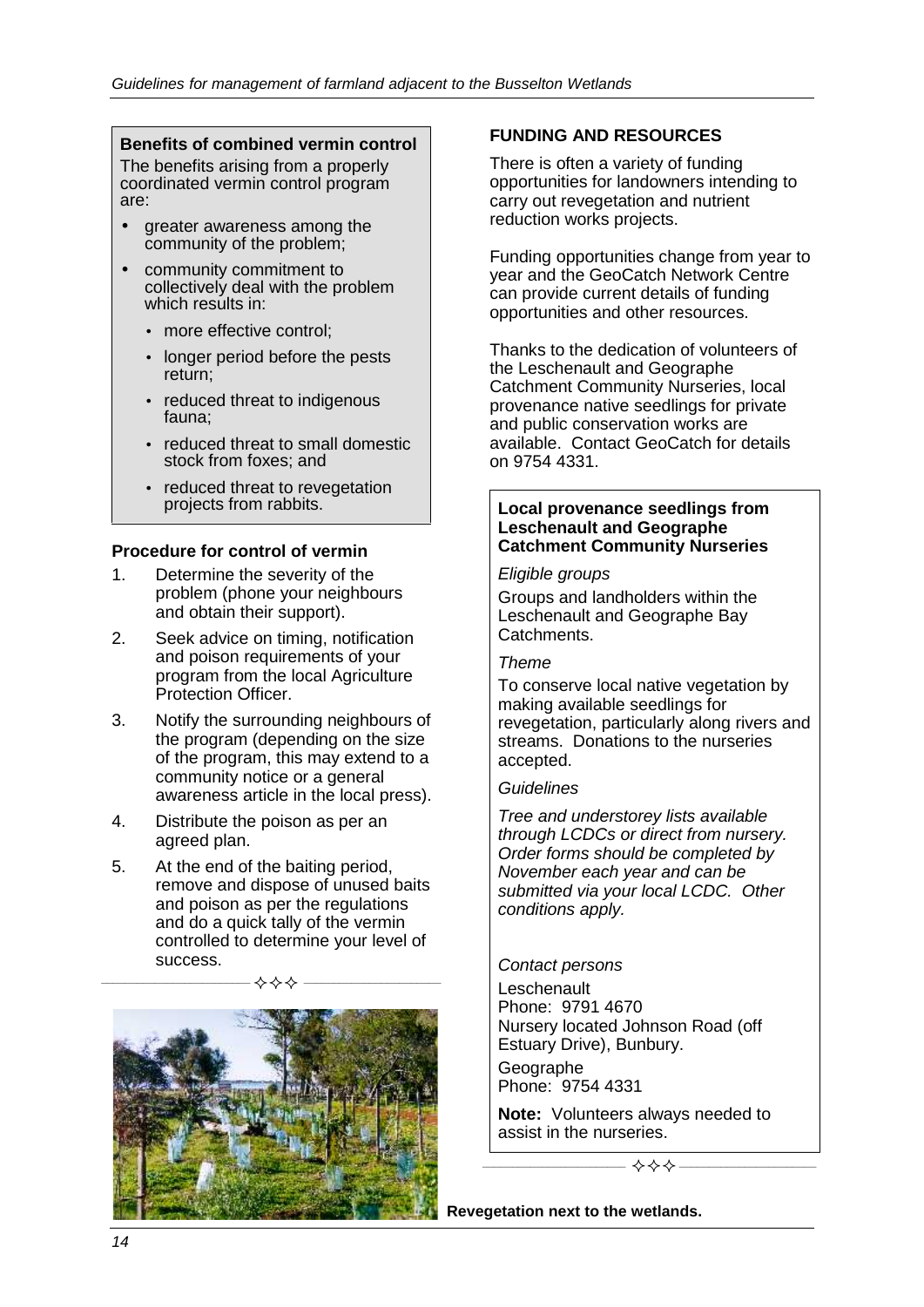## **SOILS**

The initials for each soil system are the classifications given by the Tille and Lantzke Land Capability Study for Busselton to Augusta, Land Resource series No. 5. Each soil is given a rating of its suitability for particular land uses. A high rating means the soil is well suited to the purposes described.

## **Ludlow soils**

**L - Ludlow flats** (Tuart Sands or Spearwood sands): Yellow and white sands over limestone. Colour ranges red/brown, yellow and pale yellow/grey. The coloured sand is coated with both iron and aluminium oxides. The colouring is largely due to the amount of iron oxide coating the sand. The greater the coating of oxides, the greater the capacity of the sands to retain phosphorus. Soil moisture availability is a limitation on this soil. However, with irrigation, this soil is very good for market gardening, viticulture and orchards and has a high rating for forestry.

**Lw - Ludlow wet flats:** Flats with poor subsoil drainage in winter. This unit has a Class 2 rating for horticulture. The limitation of low water availability in summer and waterlogging in winter can be overcome with irrigation and drainage. The soil is also good for forestry after addressing fertility but it has a lower rating for grazing due to low soil moisture in summer.

**Lv - Ludlow vales:** Narrow flood plains of sandy alluvial soils. This unit is flood prone which is a limitation for all types of horticulture but is suitable for grazing and forestry.

**Lwr - Ludlow rocky flats with high winter watertables.**

#### **Lvw - Narrow swampy small depressions.**

**Lvg - Wet clayey vales:** Narrow floodplains along creeks and rivers.

These units are generally minor and have a low rating for all land uses except grazing but waterlogging salinity and water availability can still be limiting.

## **Abba soils**

**A, A2, adw, Afw, Avw, Aw - Abba sands:** Duplex sand over clay. This soil unit is not immediately adjacent to the wetlands. However, it occurs through much of the catchment from where watercourses entering the Busselton Wetlands have come. These soils have a high rating for grazing.

**AF, Af, Av and Afw - Abba fertile flats** (Marybrook loams**:** Well drained fertile red/brown sands and brown sands grading down over clay with good moisture and nutrient availability. This unit has a high-class rating for all land uses with some of the wetter areas being improved with drainage to alleviate waterlogging.

## **Quindalup soils**

**Qw - Quindalup wet flats:** Poorly drained wet flats around the edge of the estuaries. Dark calcareous sands and mixed estuarine deposits. This soil have a moderate capability for grazing with salinity being a potential limiting factor, low capability for market gardening and forestry with waterlogging being a limiting factor and very low capability for viticulture and orchards. Grazing is the only land use on this soil type. Landowners cannot manage salinity as the area is prone to tidal influences and inundation by sea water. However, landowners have influenced the Water Corporation in their management of the flood gates.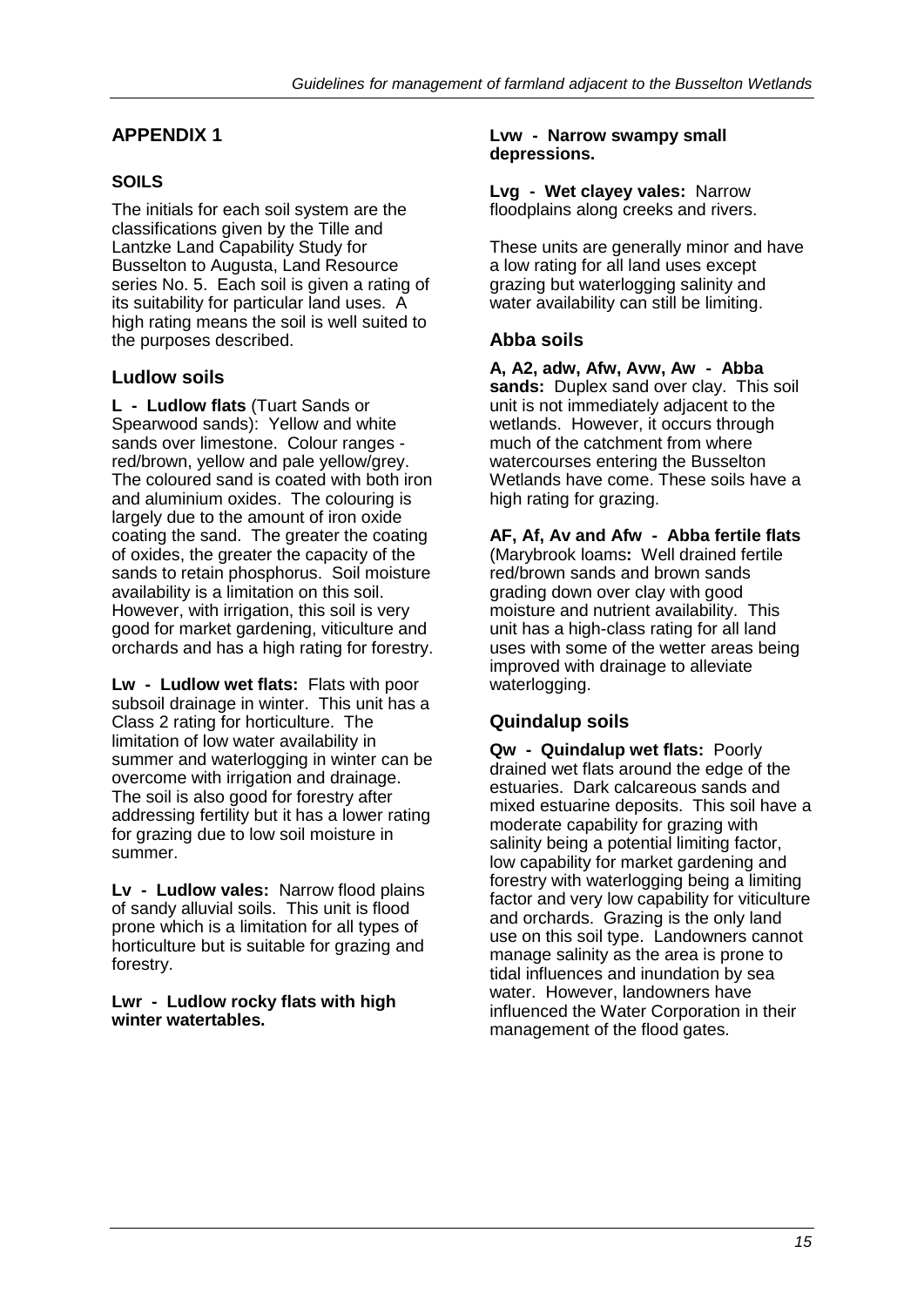#### **ESTABLISHMENT OF TREE SEEDLINGS**

Have you been preparing for the arrival of your seedlings?

Getting it right the first time will avoid you having to go back next year to do fill ins and will encourage you to do other areas in the future. These notes are designed to provide a checklist for consideration by people wanting to do tree plantings.

In three words successful tree establishment involves:

- preparation;
- timing;
- observation.

The following is a brief summary of the things you should be thinking about to ensure high survival rates and a pleasing result.

#### **Preparation**

Assess the site:

- Is it sloping and prone to erosion?
- Is it non-wetting and therefore needs scalping or a wetting agent?
- Is it going to be under water for short periods of the year?

Answers to these will influence the way you prepare the site.

#### **Ripping**

All sites respond to a ripping.

**Clays** should be ripped at a time of year when they are fairly dry (autumn). Its hard going, but done at this time the clay will fracture and provide spaces for the roots to penetrate. Smearing, which occurs when the clay is wet, seals off the spaces.

**Sands** benefit from ripping because they may be compacted. Ripping them provides a preferred pathway for downward root development which is important if the seedlings are not going to be left high and dry in the middle of summer.

#### **Weed control**

Couch is difficult to control and will compete strongly with your seedlings for soil moisture. Make sure you have well and truly killed it before planting. Seriously consider not planting a site if the couch has a good hold and give yourself another season to strategically eradicate it.

#### **Options**

- Scalp the soil surface with a grader just prior to planting so that runners are totally removed.
- Rotary hoe the couch, bringing the runners to the surface. Those that are buried in the process will then grow more vigorously giving you a better chance to kill them with herbicide.

Mulch can be useful to control weeds and is an ideal method for establishing small areas of plants.

Once ripping and mounding has been done, wait for a germination of weeds, then spray with a knockdown, usually 2 L/ha Glyphosate, and a residual, usually 6-10 L/ha Simazine. Unless you have had experience with herbicide sprays for tree preparation, consult the Department of Conservation and Land Management or use a local contractor to do the spraying. Weed control with herbicides is very site specific.

Avoid spraying wash areas and flow lines. Grass is important for erosion control and it also leaves something for the black beetles to eat (if there are any).

#### **Mounding or scalping**

#### *Mounding*

Use a commercial mounder which is designed for the job. The discs and press wheels press out air pockets which can form during the mounding operation.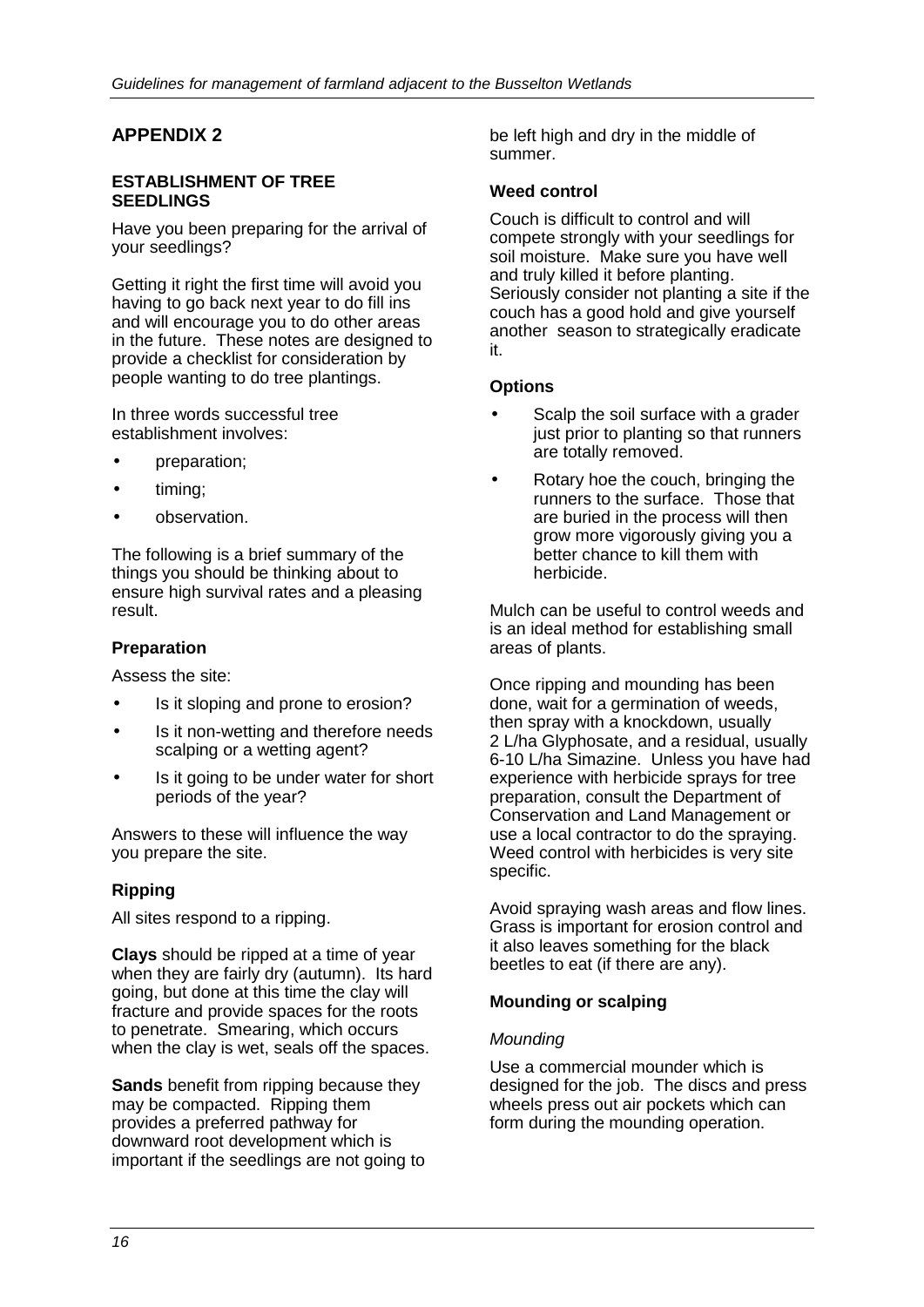On sloping country, mounds should be put on the contour so that they do not run with water and cause erosion.

Leave breaks in the mounds every 10-30 metres so that water cannot build-up behind them creating mini dams that will overflow at the lowest point. Also leave breaks at low points in the paddock where you know water runs in the winter to stop erosion of these areas.

Flat, poorly drained wet sites need to be ripped and mounded before it rains to enable access with machinery and to allow the mounds to settle before planting. Clay sites should be ploughed prior to mounding to ensure the mounds form without clods.

Free draining loams have been shown to benefit from a small mounding.

## **Scalping**

Deep sandy dry sites with non-wetting soils may need to be scalped. Mounding on these sites can leave the seedlings high and dry in the summer months. Scalping can be done during the planting season. The scalping action removes all weed competition from the new seedlings and the furrow left behind forms a water catchment. Most tree planters have a scalping blade on the front that will achieve this and enable seedlings to be planted in one pass.

#### *Caution*

*Scalped sand is highly erodible therefore it is recommended that scalping be done on the contour..*

## **TIMING**

#### **Care of seedlings prior to planting**

If possible, get your seedlings in the ground as soon as you have taken delivery of them once the ground is moist. If you have to store them for a while make sure that the trays are off the ground so that they do not take root and keep them watered and out of the wind.

#### **Timing**

In all cases where herbicides have been used for weed control, allow 50 mm of rainfall and/or two weeks before planting out your seedlings to ensure the herbicides do not kill the trees.

**On dry and well drained sites** the trees should be planted as early in winter as possible, i.e. once the ground is wet. This will give the tree maximum time during the wetter period for the roots to establish.

**On wet sites**, planting may be left until late winter, especially if the site is under water for long periods. Planting seedlings into waterlogged soil usually gives poor survival.

**Fertilising** seedlings is generally recommended but caution must be taken to avoid killing them with kindness. Fertilising can be done during planting or preferably up to six weeks after planting to allow seedlings time to settle in. A fertiliser tablet or the equivalent, e.g. NPK Blue at  $\sim$  50 grams per tree, should be buried 15 cm into the ground 30 cm away from the stem.

#### **Contractors**

If you have no suitable equipment for ground preparation or are too busy at the time the seedlings need to go in, then it could be worthwhile hiring the equipment or getting somebody else in to do the job.

**Fencing** to exclude stock is the most important after care that trees can be given. Make sure the fencing is adequate to keep the stock out, particularly in the middle of summer, when the only thing green in the paddock is the trees.

#### **OBSERVATION**

The job does not finish once the trees have been 'bunged in the ground'. A certain amount of care but mostly observation is required to get the seedlings through their first season. Make a point of getting out whenever you are passing or every two weeks to have a closer look at what is happening to your new seedlings. Something small or very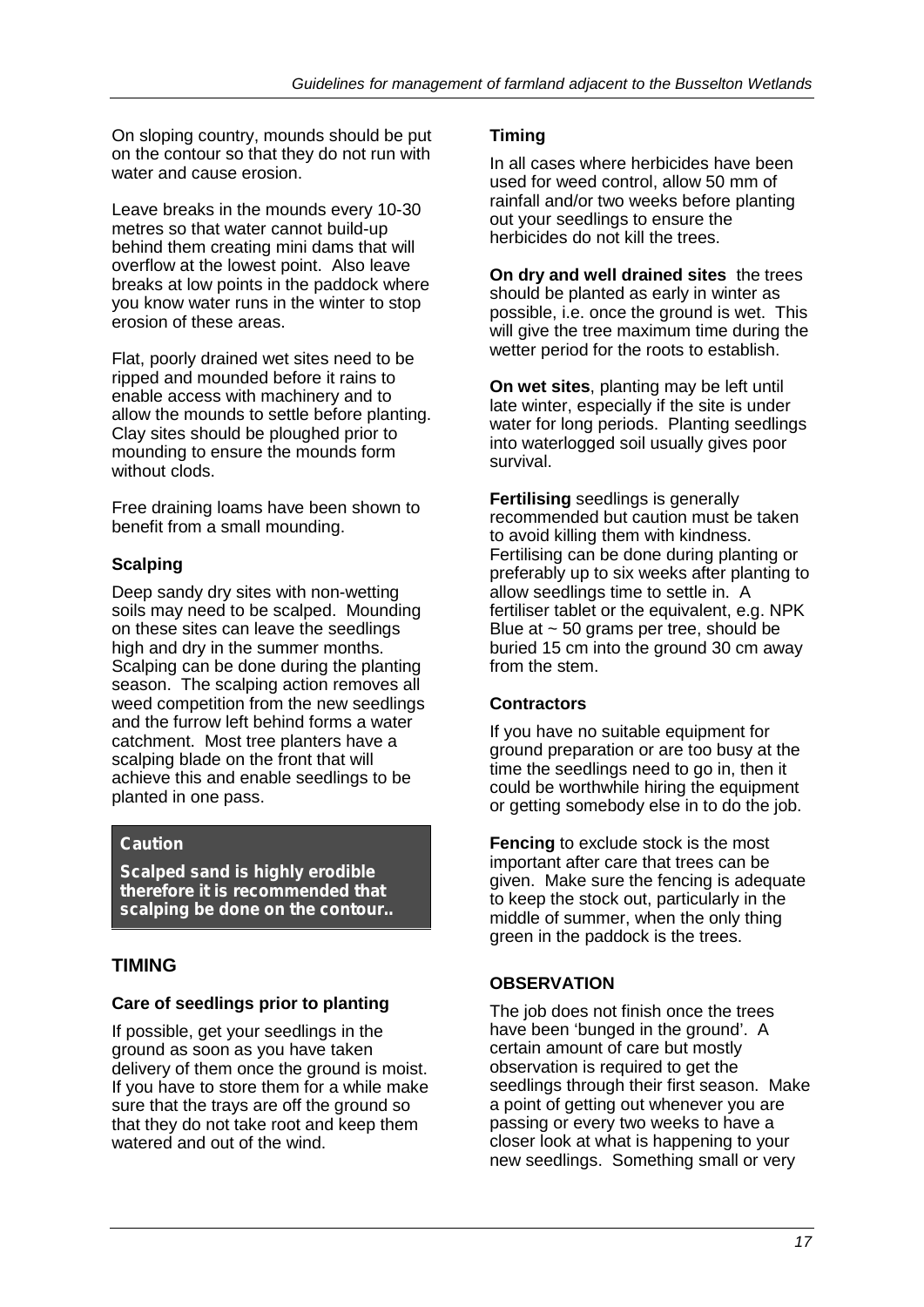elusive may be chewing away at them without you noticing.

**Grasshoppers:** Start looking in October for grasshopper nymphs and spray them early while they are not highly mobile. Some farmers spray areas adjacent to their farms to ensure the grasshoppers are kept at bay. Approach your neighbour if you have identified a breeding site on properties adjacent to yours that you know will cause problems for your planting.

If **Black beetle** is known to be a problem on your planting site, it can be reduced prior to planting by ploughing up the area to expose the eggs, larvae or beetle and then spraying with chlorpyrifos or other residual pesticides. Incorporating this into the soil by ploughing again or harrowing is recommended. Obviously this working of the soil is to be avoided where possible but this may also be tied in with the strategy to kill couch and kikuyu. Incorporation of sprays after planting is impossible so this must be done before.

Alternatively there is a granule which may be applied by hand around the base of the seedling and with adequate rainfall, is taken into the soil where the beetle lives.

For specialised advice on control of Black beetle, contact Manjimup Department of Agriculture on 9777 0000.

**Rabbits:** Poisoning with 1080 oats should be done in summer prior to planting and each summer until the seedlings are up to one metre high. Alternatively poisoning with tablets and warren ripping at this time of year may be the only alternative but is a more expensive option. Contact the Department of Agriculture on 9752 1688 for advice.

#### **TREE PLANTING CALENDAR FOR THE GEOGRAPHE AREA**

#### **February-April (up to the break of season)**

Remove rabbits within at least 250 metres of the planting site by poisoning and destroying warrens and harbours, e.g. burn wood heaps, slash bracken fern areas known to harbour rabbits and rip warrens where possible. Poison with 1080 oats. To make poisoning more effective, graze the area down hard, prior to laying the poison, so that 1080 oats are easily seen by rabbits and there is little else for them to eat.

Rip a mound wet sites that are not trafficable in winter so the planting program is not held up.

#### **Break of the season**

Use the method that will suit your situation to control weeds.

#### **Wet sites**

Wait for the first germination of weeds then use knockdown and residual herbicides to kill and suppress germination later in the season. Wait two weeks and/or until 50 mm of rain has fallen after spraying before planting your seedlings or else tree deaths may be caused by the herbicides still active in the soil; or for small plantings, mulching may be a practical alternative. This involves covering the surface of the ground around each seedling with a layer of mulch to smother weeds and will help to retain soil moisture during summer.

#### **Dry sites**

Trafficability on dry sites in winter is often not a problem. Ripping, furrowing or scalping can be done just prior to planting or, with the right equipment, the planting can also be done in one pass. Scalping or furrowing the site will give a clean weed free area to plant into. However, on sites where you know the weed burden is high, a residual spray should be applied to reduce weed germination later in the season.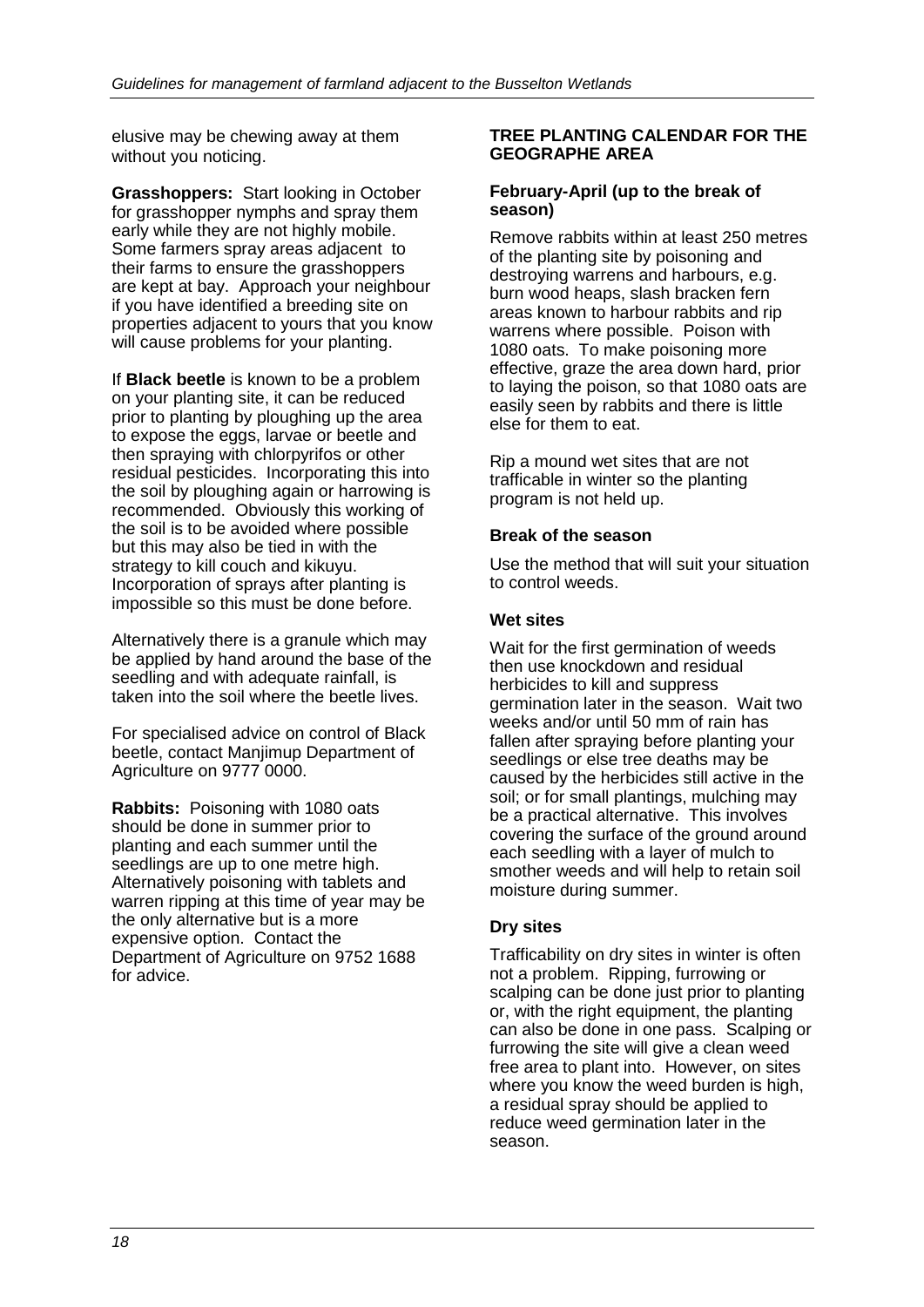Generally, the earlier the seedlings go in the better the survival rate, so try and organise your planting for as soon as the soil is moist. If you cannot get to the dry sites before the end of the winter consider getting someone else to plant them.

## **August to October - post-planting**

Keep an eye out for insects that attack young seedlings, monitor the planting site regularly, e.g. every two days to begin with and every week throughout the rest of this season. There are many insects that could be a potential problem for young seedlings. However, they are often very seasonal and may or may not cause problems. The only way you can protect the seedlings is to be on guard and ready to act when and if the problem arises.

#### **September to November - Wingless grasshoppers**

Wingless grasshoppers do not migrate from their breeding area until they are at least 1 cm long. Killing them during this period is critical to controlling them. It is also more effective and cheaper than waiting for them to grow and become more mobile.

Identify all breeding areas, keep an eye on them and be ready to spray when the time is right. Areas to inspect for grasshopper hatchings include sandy rises particularly around the base of Marri, drain banks and where grasshoppers were first noticed thick in the previous season. Ref: Wingless grasshoppers and their control. Farmnote 62/90.

## **December: Planning and ordering**

Determine your seedling requirements for next season and order them so that your seedling supplier has time to grow the ones you want.



**A successful tree planting.**

**\_\_\_\_\_\_\_\_\_\_\_\_\_\_\_\_\_\_\_\_\_\_\_\_ \_\_\_\_\_\_\_\_\_\_\_\_\_\_\_\_\_\_\_\_\_\_\_**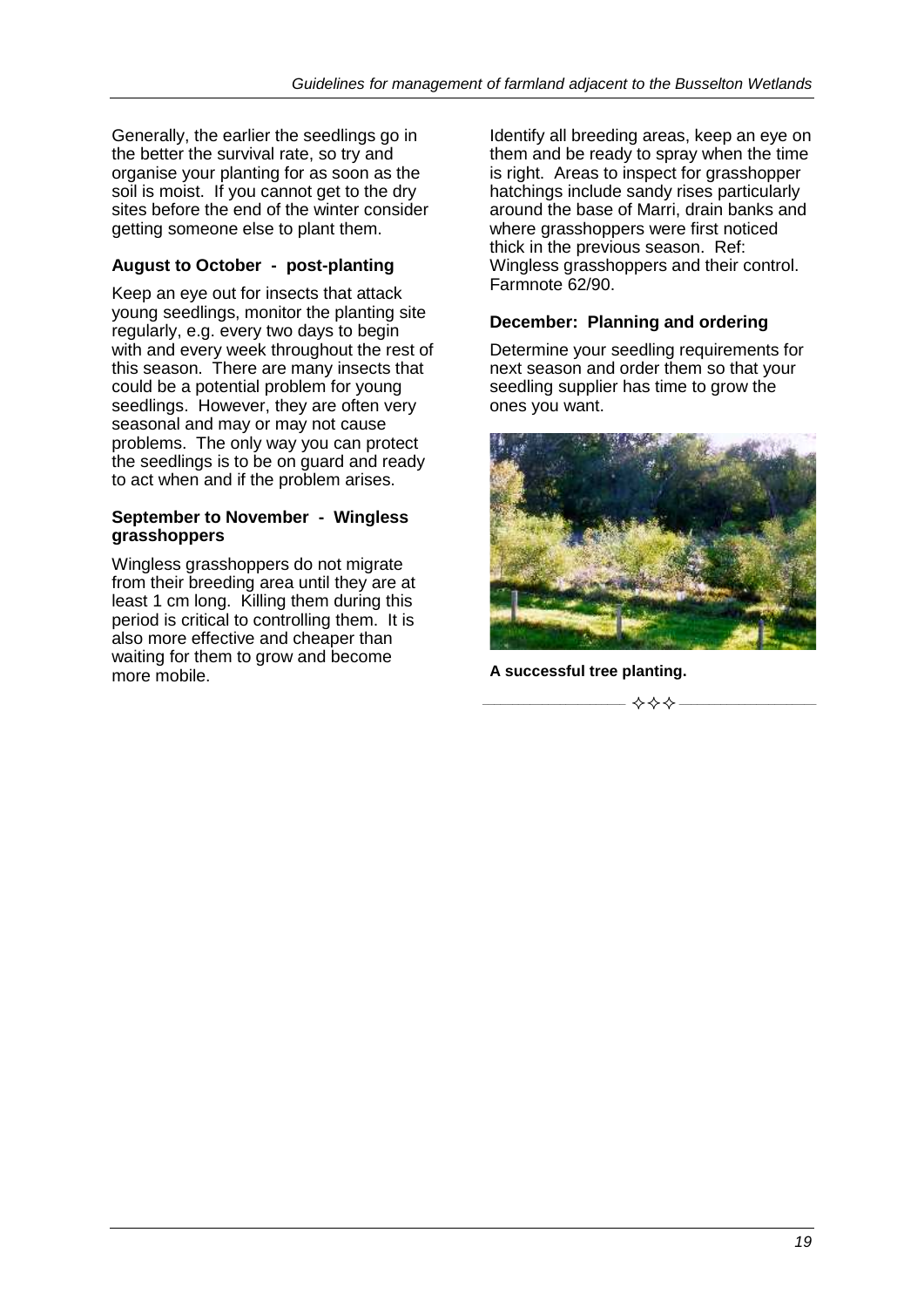## **LOCAL NATIVE PLANTS LIST FOR THE BUSSELTON WETLANDS**

Adapted from: 'Native Vegetation of estuaries and Saline Waterways in South Western Australia'. Published by the Department of Environment, Water and Catchment Protection and Department of Conservation and Land Management 1997.

| <b>Scientific name</b>                                                                                                                            | <b>Common name</b>                                                                                                      | <b>Comment</b>                                                                                          |  |
|---------------------------------------------------------------------------------------------------------------------------------------------------|-------------------------------------------------------------------------------------------------------------------------|---------------------------------------------------------------------------------------------------------|--|
| <b>Trees</b>                                                                                                                                      |                                                                                                                         |                                                                                                         |  |
| Casuarina obesa<br>Eucalyptus rudis<br>Melaleuca cuticularis<br>Melaleuca rhaphiophyla<br>Melaleuca thymoides<br>Melaleuca viminea                | Swamp sheoak<br>Flooded gum<br>Salt water paperbark<br>Swamp paperbark<br><b>Myrtle</b><br>Mohan                        | Plant seedlings or direct seed<br>on sites with no weed<br>competition.<br>Easy to establish.           |  |
| Shrubs                                                                                                                                            |                                                                                                                         |                                                                                                         |  |
| Atriplex hypoleuca<br>Frankenia pauciflora<br>Myoporum caprarioides                                                                               | Saltbush<br>Sea heath<br>Slender myoporum                                                                               |                                                                                                         |  |
| <b>Sedges and rushes</b>                                                                                                                          |                                                                                                                         |                                                                                                         |  |
| Baumia juncea<br>Bolboschoenus caldwelli<br>Carex inversa<br>Gahnia trifida<br>Juncus krausii<br>Lepidosperma gladiatum<br>Schoenoplectus validus | Bare twig rush<br>Marsh club rush<br>Knob sedge<br>Coast saw sedge<br>Sea rush<br>Coastal sword sedge<br>Lake club rush | Easier to establish by<br>transplanting from established<br>areas to similar areas in the<br>landscape. |  |
| <b>Samphires</b>                                                                                                                                  |                                                                                                                         |                                                                                                         |  |
| Halosarcia halocnemoides<br>Halosarcia indica<br>Halosarcia lepidosperma<br>Sarcocornia blackiana<br>Sarcocornia quinqueflora                     | Shrubby samphire<br>Samphire<br>Samphire<br>Samphire<br><b>Bladed samphire</b>                                          | Colonise salty areas very well.<br>Enhance establishment by<br>controlling stock grazing.               |  |
| <b>Herbs</b>                                                                                                                                      |                                                                                                                         |                                                                                                         |  |
| Hemichroa pentandra<br>Samolus junceus<br>Samolus repens<br>Suaeda australis                                                                      | Trailing joint weed<br><b>Brookweed</b><br>Creeping brookweed<br>Seablite                                               | Allow natural regeneration or<br>transplant runners and shoots.                                         |  |
| Grasses                                                                                                                                           |                                                                                                                         |                                                                                                         |  |
| Poa porphyrocladus<br>Sproobolus virginicus                                                                                                       | Marine couch                                                                                                            | Allow natural regeneration or<br>transplant runners and shoots.                                         |  |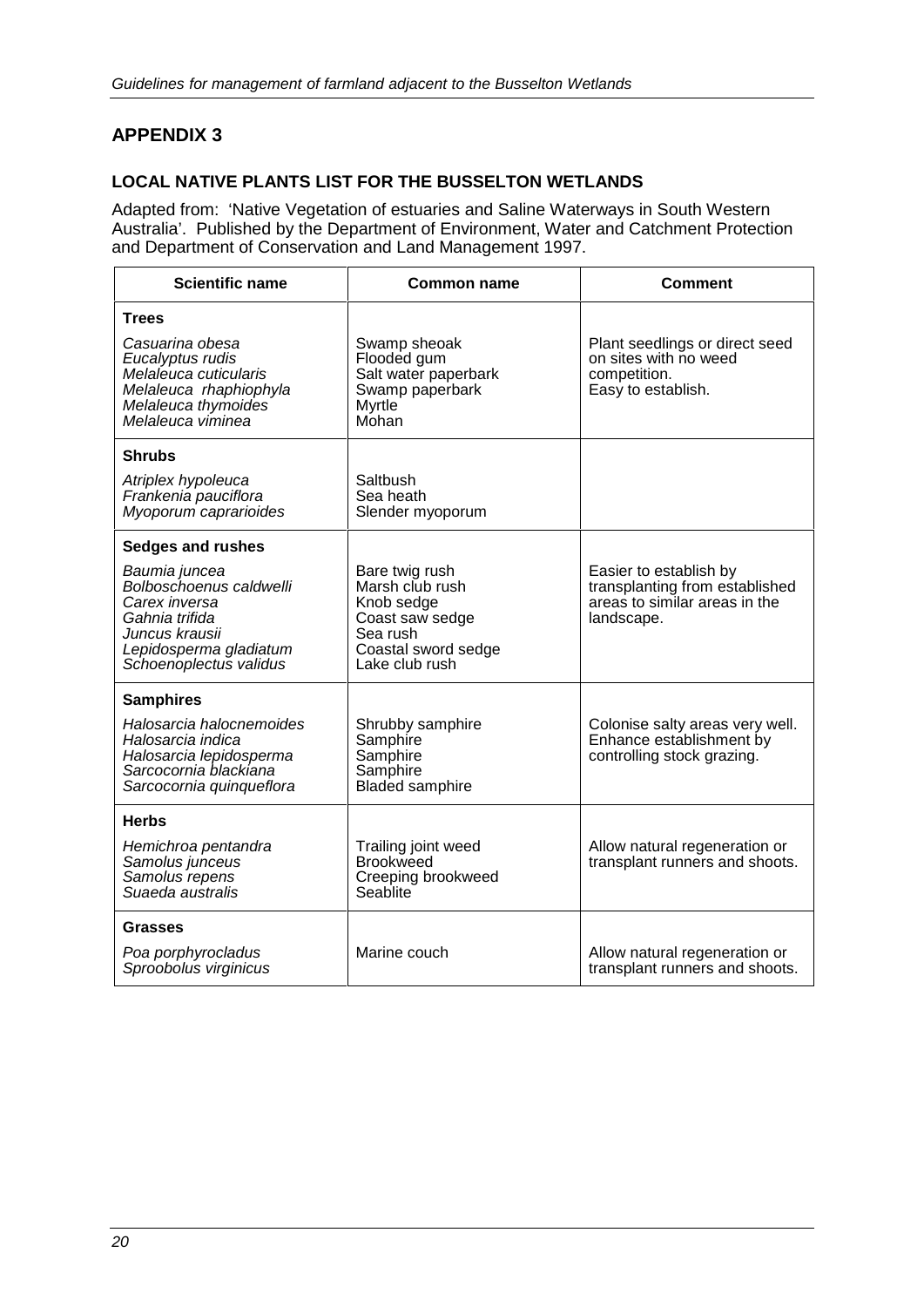## **PLANT SPECIES SUITABLE FOR GROWING AT WONNERUP**

Compiled by R.A. Hingston, Department of Conservation and Land Management, Farm Forestry Unit, Busselton.

| <b>Scientific name</b>           | <b>Common name</b>       | <b>Comments</b>                          | Height<br>by<br>width |
|----------------------------------|--------------------------|------------------------------------------|-----------------------|
| Agonis flexuosa                  | Peppermint               | Local                                    | $10 \times 6$         |
| Acacia saligna                   | Golden wreath wattle     | Mild salt tolerance, local               | $5 \times 3$          |
| Acacia melanoxylon               | Blackwood                | Timber                                   | $20 \times 10$        |
| Callitris priesii                | Rottnest Island pine     | Local                                    | 6x3                   |
| Casuarina cunninghamiana         | River oak                | High salt tolerance                      | $30 \times 10$        |
| Casuarina obesa                  | Swamp oak                | High salt tolerance                      | $12 \times 5$         |
| Casuarina equistifolia           | Drooping sheoak          |                                          | $8 \times 4$          |
| Casuarina stricta                | Australian bottle brush  |                                          | $4 \times 3$          |
| Calistemon phoeniceus            | Lesser bottle brush      |                                          | $3 \times 3$          |
| Calis. Kings Park Special        |                          |                                          | $4 \times 3$          |
| Eucalyptus camaldulensis         | River red gum            | Timber, mild salt tolerance              | 18 x 13               |
| Euc. camal. var. albacutya       |                          |                                          |                       |
| Eucalyptus calcicola             | Hamelin Bay mallee       |                                          | 6x5                   |
| Eucalyptus cornuta               | Yate                     |                                          | $20 \times 10$        |
| Eucalyptus gomphocephala         | Tuart                    | Local, timber, Mild salt to<br>tolerance | $30 \times 20$        |
| Eucalyptus leucoxylon            | Yellow gum               |                                          | $12 \times 8$         |
| Eucalyptus leucoxylon var. rosea | Red flowering bum        |                                          | 6x5                   |
| Eucalyptus melliodora            | Yellow box               | Timber, mild salt tolerance              | $20 \times 15$        |
| Eucalyptus occidentalis          | Flat topped Yate         | High salt tolerance                      | $18 \times 10$        |
| Eucalyptus rudis                 | Flooded gum              | Local, timber, mild salt<br>tolerance    | 15 x 15               |
| Hakea bucculenta                 | Red pokers               |                                          | $4 \times 3$          |
| Hakea multilineata               | Grass leaf hakea         |                                          | $4 \times 4$          |
| Melaleuca culticularis           | Salt water paperbark     | High salt tolerance, local               | $8 \times 6$          |
| Melaleuca rhaphiophyla           | Swamp paperbark          | Local                                    | $8 \times 8$          |
| Melaleuca incana                 | Grey honey murtle        | Local                                    | $3 \times 3$          |
| Melaleuca laterita               | Robin red breast murtle  | Local                                    | $2 \times 3$          |
| Melaleuca hamulosa               |                          | Local                                    | $3 \times 4$          |
| Melaleuca priessiana             | Priesse's paperbark      | Local                                    |                       |
| Melaleuca nesophyla              | Western tea myrtle       |                                          | 5x6                   |
| Melaleuca lanceolata             | Rottnest Island tea tree |                                          | 6x5                   |
| Melaleuca leucadendron           | Broad leaved paperbark   |                                          |                       |
| Melaleuca armillaris             | Bracelet honey myrtle    |                                          | $4 \times 3$          |
| Viminea juncea                   | Broom bush               | Waterlogged                              | $3 \times 3$          |
|                                  |                          |                                          |                       |